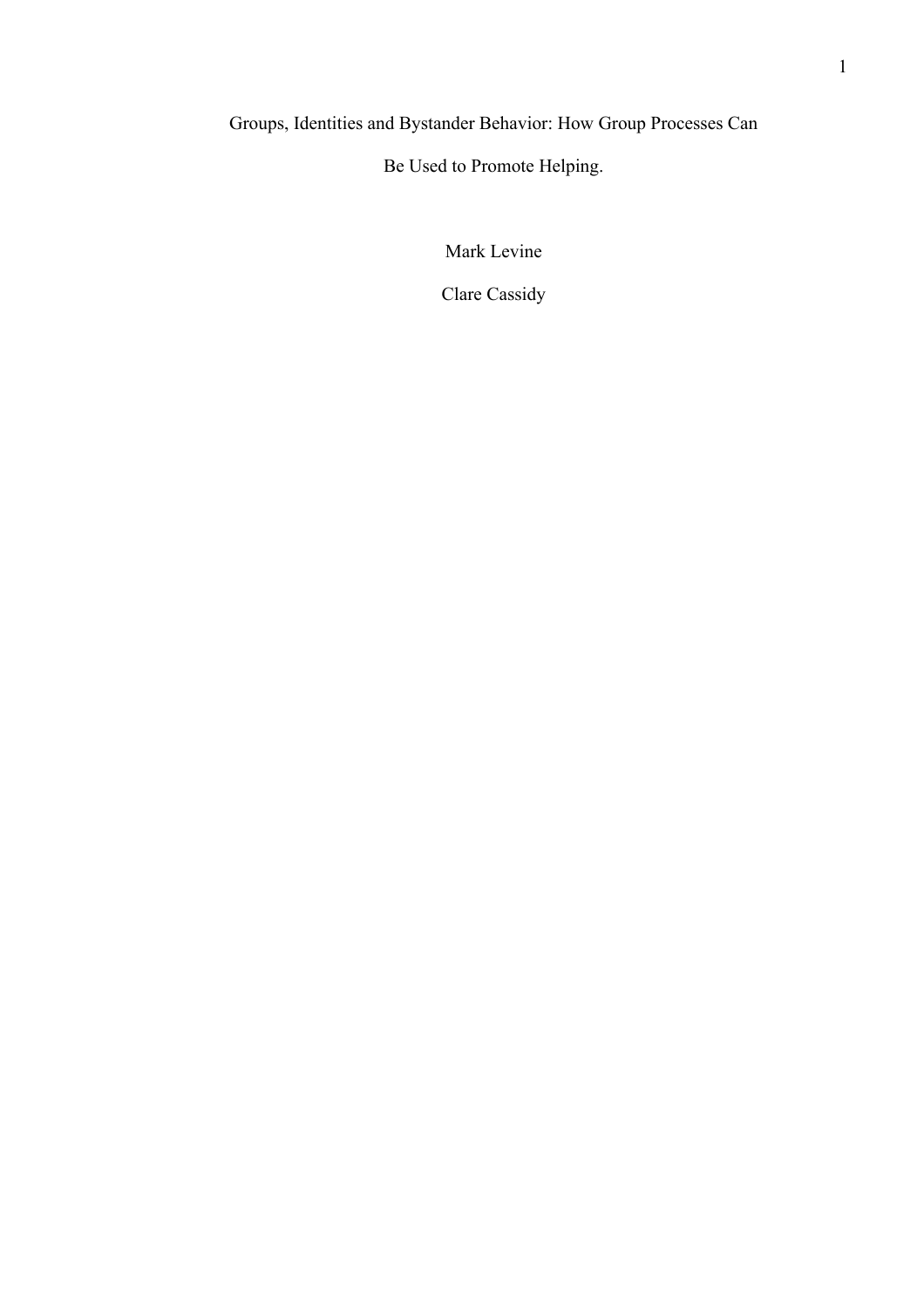## <h1>Introduction

The brutal rape and murder of Kitty Genovese in New York in 1964 has come to dominate the intellectual landscape of research on the psychology of emergency intervention. The story of the 38 bystanders who witnessed events from their apartment windows and did nothing to help has been the touchstone for those trying to explain the behavior of bystanders in emergencies. From the outset, research on emergency helping was absorbed by the question of why individuals sometimes fail to help. The answer seemed to be that people were adversely affected by the presence of others. A variety of psychological processes like 'diffusion of responsibility', 'pluralistic ignorance' and 'audience inhibition' were mobilized to suggest that individual decision making could be degraded by the immersion of the individual in the social world. Concepts like 'the bystander effect' (Latane´ & Darley, 1971; Latane´& Nida, 1982) seemed to suggest that individuals were more likely to help if they were free of the potential contamination of the presence of others.

This approach paints a rather negative picture of the effects of the group on helping behavior. However, in this chapter we will propose that this tale of the inhibition of helping by the group is only half the story. While the bystander effect may indeed be one of the most robust findings in social psychology, we will suggest that it is a particular rather than a generic quality of the effect of groups on helping. We will show that, just as the presence of others can lead to inhibition, so it can also lead to the facilitation of helping. In doing so we will endorse Billig's (1987) injunction that psychological knowledge is always a balance of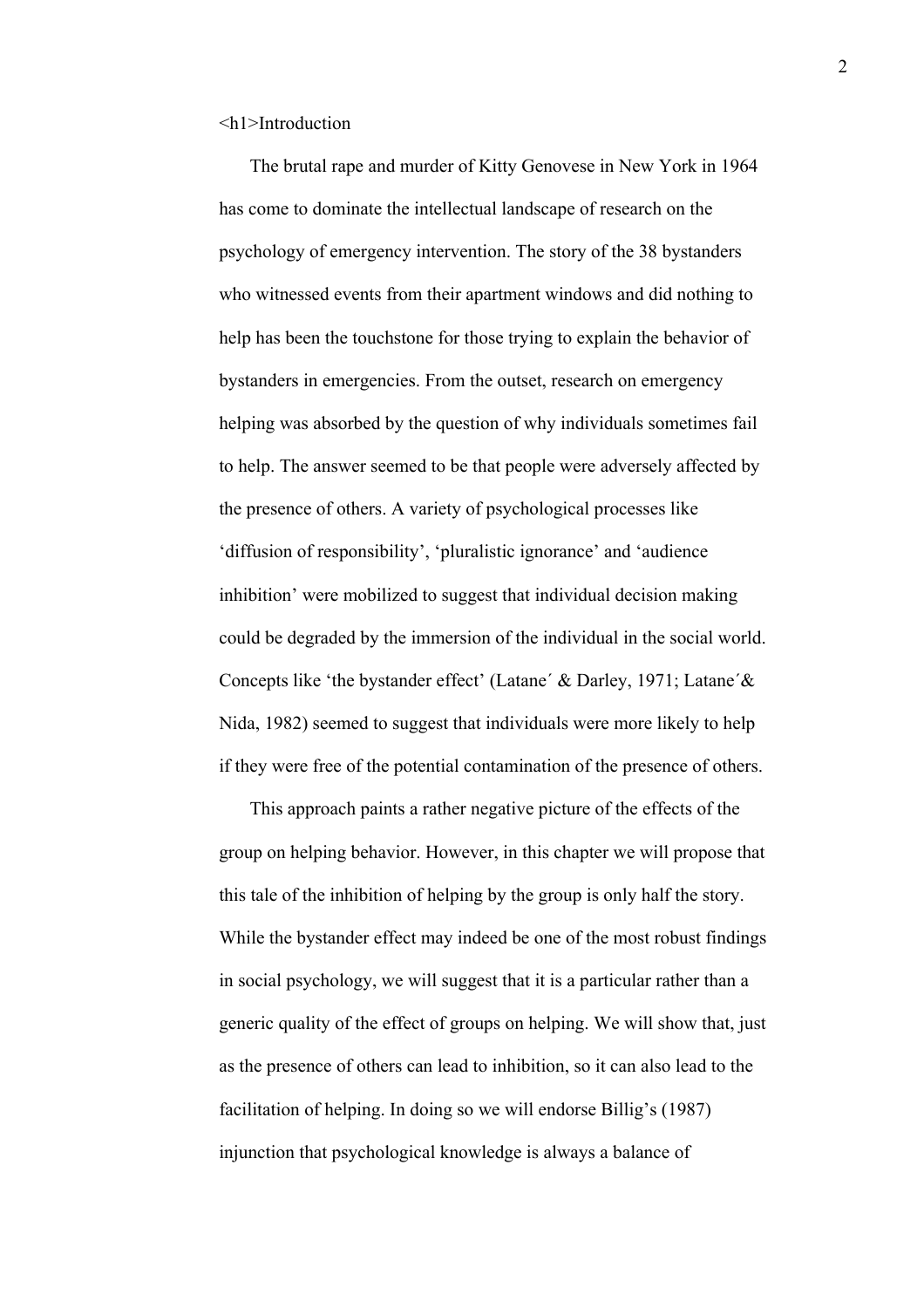argumentative positions (what Billig, following the Greek philosopher Protagoras, calls the opposition of logoi and anti-logoi). Using recent advances in theories of group processes and intergroup relations we will demonstrate that the power of the group can be harnessed to promote bystander interventions in emergencies.

# <h1>The 'Myth' of the 38 Witnesses

In order to set the scene for this 'rediscovery' of the positive contribution that group processes can make to helping behavior, we begin by returning to the seminal event on which the bystander effect literature has been built. Recent research on the Kitty Genovese murder (Manning, Levine & Collins 2007) shows that the story of the failure of the 38 witnesses to help is in fact a stubborn and intractable myth. Analysis of court transcripts and other material associated with the murder shows that, contrary to popular belief (and to what appears in most undergraduate psychology textbooks) there were (at best) 3 rather than 38 witnesses who saw Genovese and her murderer Winston Moseley together; none of whom witnessed the murder (which in fact took place in an enclosed stairwell), and there were several attempts by bystanders to intervene directly or to call the police. The story of the 38 inactive bystanders was something which appeared in a New York Times article two weeks after the murder (Rosenthal 1964/1999). It was this inaccurate and sensationalized article which became the motivation for Latane and Darley's (1970) empirical work.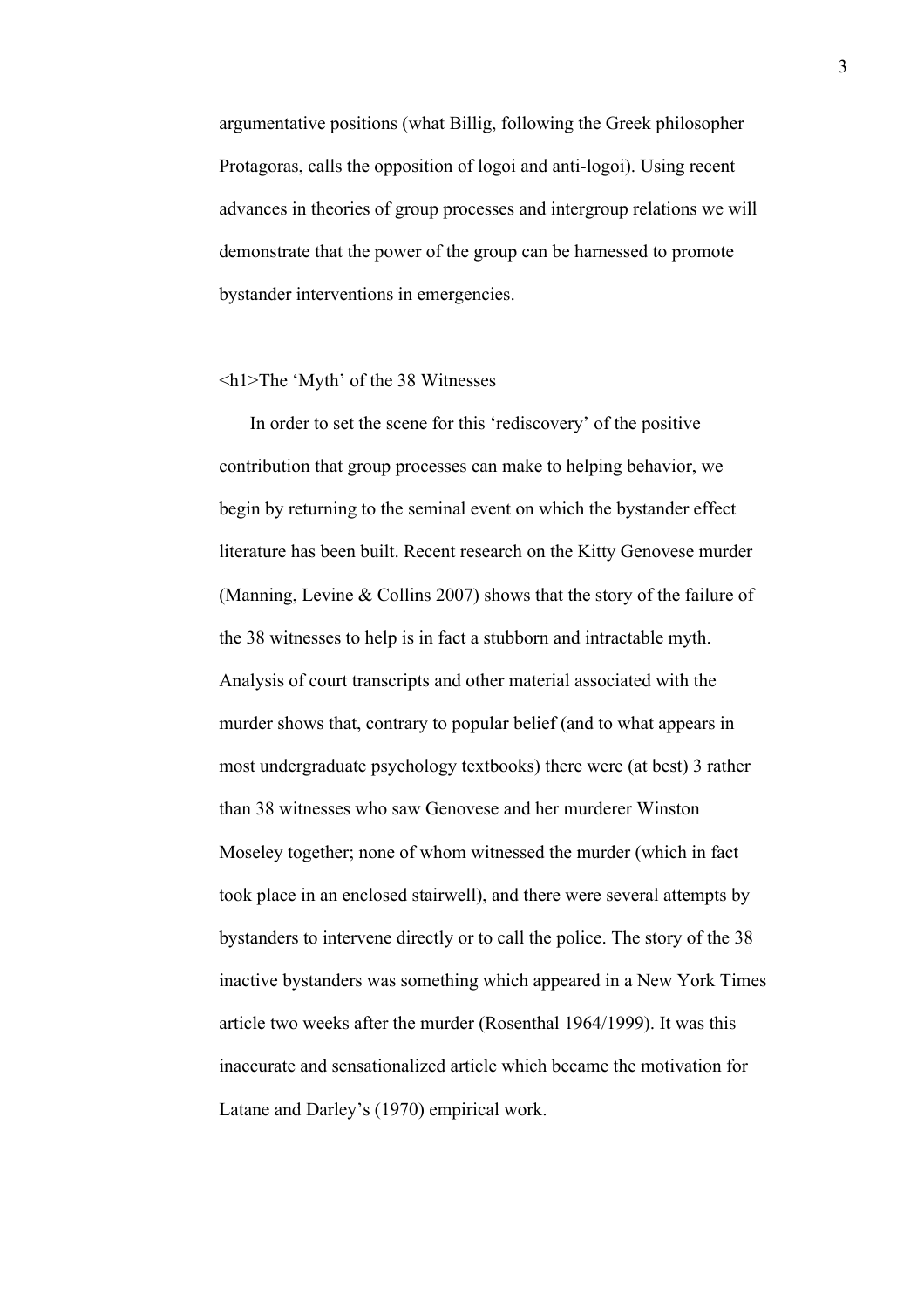The importance of the mythologized story of the 38 witnesses is not that it invalidates the cannon of bystander effect research. The elegant and inventive body of empirical studies carried out by Latane and Darley (and others) which produced the bystander effect are both robust and impressive. To be clear, the claim here is not that this literature is wrong – but rather that it provides only half the picture. We suggest that the powerful (and mythological) image of the 38 witnesses who fail to act holds such sway over the way emergency intervention is conceptualized, that it limits the kinds of questions which are asked. It populates the psychological imagination in a way that 'crowds out' the potential search for ways in which groups could contribute positively to emergency intervention. Traditional approaches to bystander behavior have treated the presence of others as the source of the problem, rather than imagining ways in which the group could be the start of a solution.

#### <h1>Reconceptualising the Role of the Group in Bystander Research

It is important to recognize that, even at the outset, there was a strand of bystander research which suggested that group size might not be the only important factor in emergency helping. For example, early research by Darley, Teger and Lewis (1973) showed that if bystanders could see each other (and thus be able to communicate) then group size did not inhibit helping. Similarly, Rutkowski, Gruder and Romer (1986) demonstrated that if bystanders were allowed to get to know each other (and build up a sense of cohesion) then groups did not inhibit helping. At the same time, studies which retained a focus on intervention in violence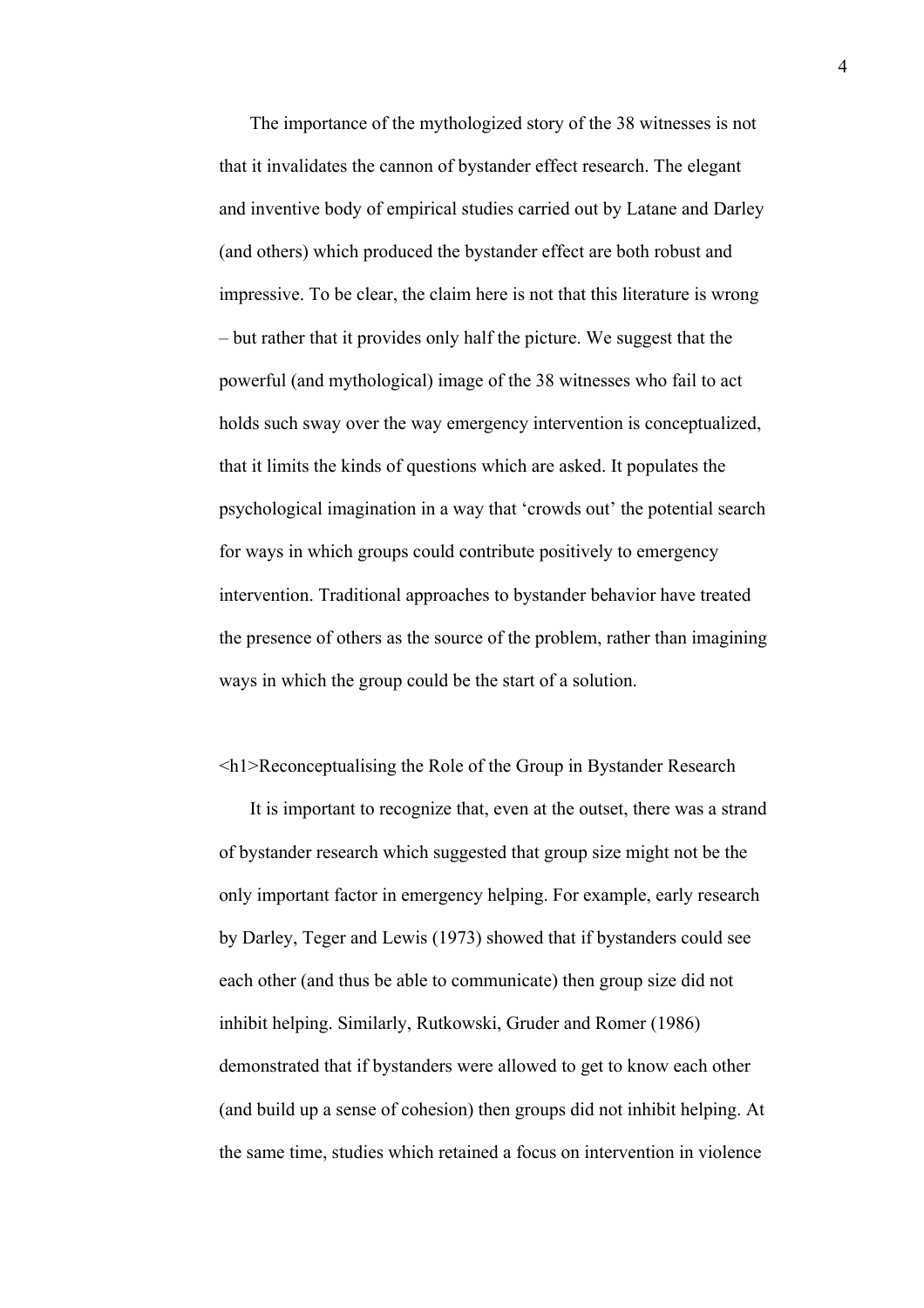(Shotland & Straw, 1975; Schwartz & Gottleib, 1976) produced evidence that increasing group size was not always an inhibiter of intervention. However, these studies were in the minority and the space they opened up for wider exploration of factors affecting emergency intervention was soon swamped by the volume of studies pointing to group size as the key variable.

Over the last few years a body of literature has begun to develop which offers a way of reconceptualising how 'the presence of others' is imagined in helping research. Rather than focusing on the question of whether others were present or not, this research explores the psychological relationships between all those present in an emergency. In doing so it draws on the central insight of the Social Identity tradition - in particular Social Identity Theory (SIT: Tajfel 1978, 1982) and Self Categorisation Theory (SCT: Turner et. al., 1987), suggesting that people can define themselves in terms of their memberships of social groups and act accordingly. Unlike earlier psychological approaches to the presence of the group (which assumed that the presence of others would undermine personal identity and thus lead to anti-social behavior (c.f. Zimbardo 1969), social identity theory suggests that the presence of others provides the opportunity for people to define themselves in terms of their social identities and act in terms of the norms and values of those identities. More specifically, it proposes that there are three key dimensions that shape the way group processes can impact on helping behavior. These are the salience of social identities, the boundaries of social identities and the content of social identities.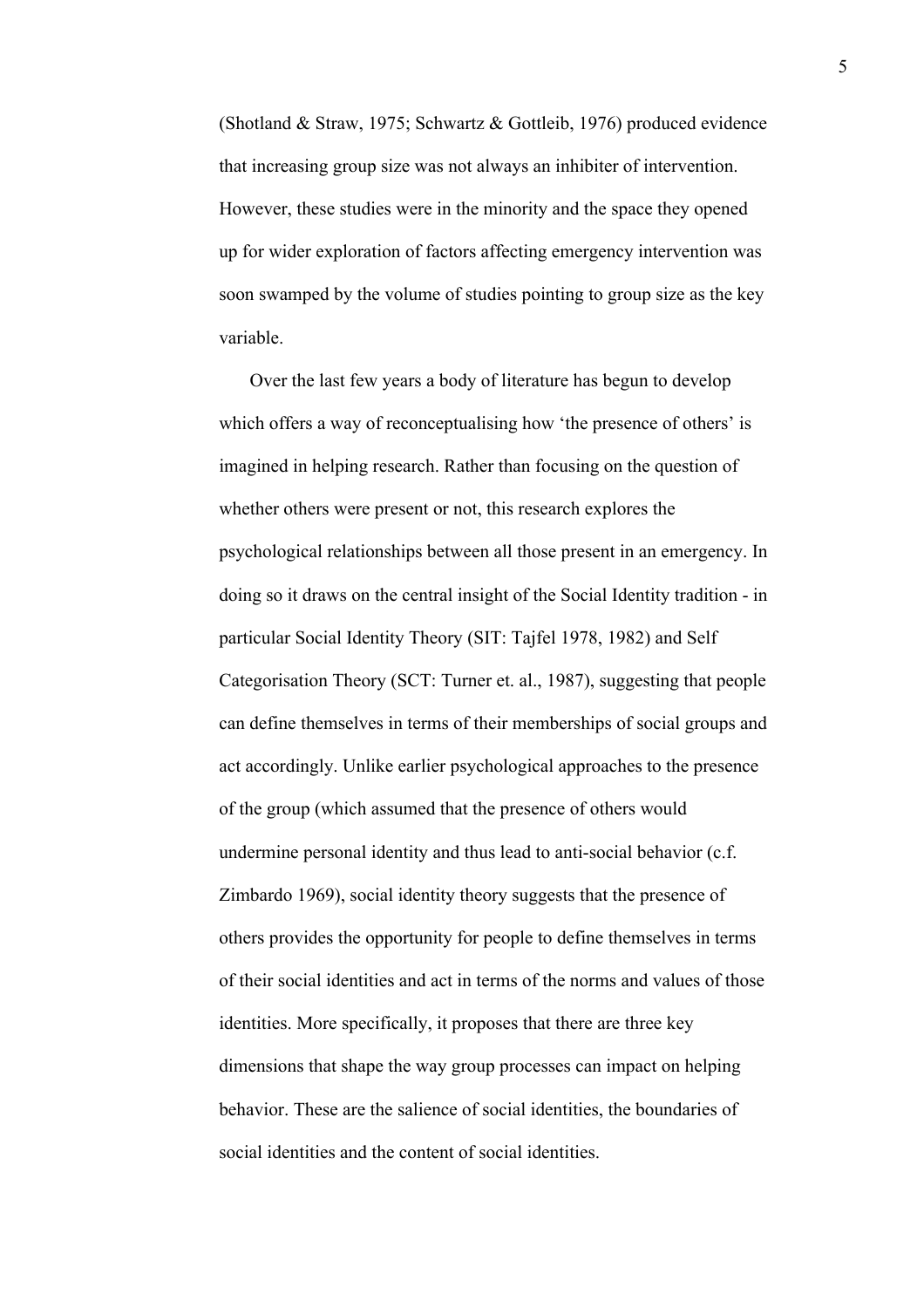Taken together, research on these three dimensions has produced a range of evidence to show how group processes can facilitate helping.

# <h1>Social Identity and Helping

One of the earliest discoveries of the Social Identity literature was the tendency of people to favor the in-group – even when that group membership was based on trivial criteria (Tajfel, Flament, Billig & Bundy 1971). This notion of in-group favoritism, and the related idea that people come to see themselves as functionally interchangeable with other members of their group, suggests that people are more likely to help in-group as opposed to out-group members. The salience of a social identity brings with it the conditions for people to experience the emotions and sense of responsibility or obligation that increases the likelihood of help. For example, Dovidio et al (1997), using the minimal group paradigm, have found evidence of in-group bias in helping. Students were more likely to offer help to a student in need when she was believed to be an in-group member than an out-group member. Similarly, Hornstein (1972, 1976) and colleagues have shown that people are more likely to help others believed to be members of the same community or to share similar attitudes. In early studies using the 'lost letter' paradigm (Hornstein, Masor, Sole & Heilman, 1971; Hodgson, Hornstein & LaKind, 1972), Hornstein found that pedestrians from a predominantly Jewish section of Brooklyn, New York, were more likely to post an apparently lost questionnaire, if the questionnaire appeared to have been completed by someone with similar (pro Israeli) than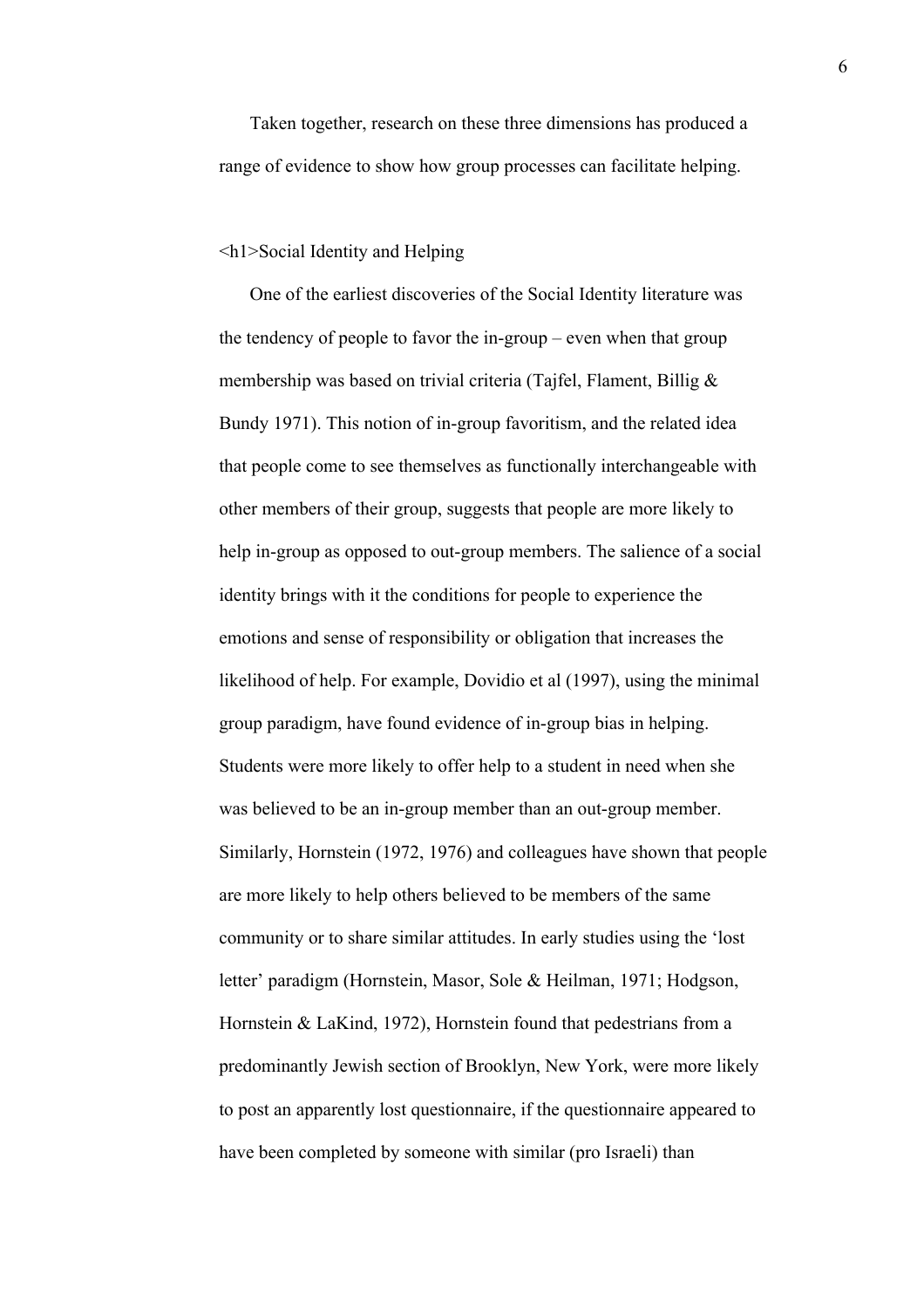dissimilar (pro Arab) sentiments to their own.

Of course, we should not assume that the salience of group membership means that out-group members will never be helped. As we will see later in this chapter (and elsewhere in this volume) out-group helping does occur. Take for example the extensive literature that uses helping as a non-reactive measure of prejudice (Saucier, Miller & Doucet, 2005). While some studies have found in-group favoritism, others have found no differences (Bickman & Kamzan, 1973) or even 'outgroup favoritism' (Dutton & Lake 1973). Saucier et al. (2005) reveal a complex picture of the likelihood of help being offered by White people to Black people. Out-group helping is most likely as a result of prejudice avoidance. This can be a consequence of an individuals' attempt to avoid internal aversive states, or to avoid public accusations of discrimination. Out-group helping is least likely when behavior can be justified on grounds other than race – or in situations of high emergency. The point here is that the social identity approach to helping does not argue that group membership always implies in-group favoritism. Rather the argument is that when social identity is salient (and this may not always be the case – even in studies on 'race' and helping), then people will act in terms of the norms and values of the group. For the most part, this means that people are more likely to be helped when they are seen as members of the group than when they are not. However, it can also lead to out-group helping as an expression of group norms and values or interactional context.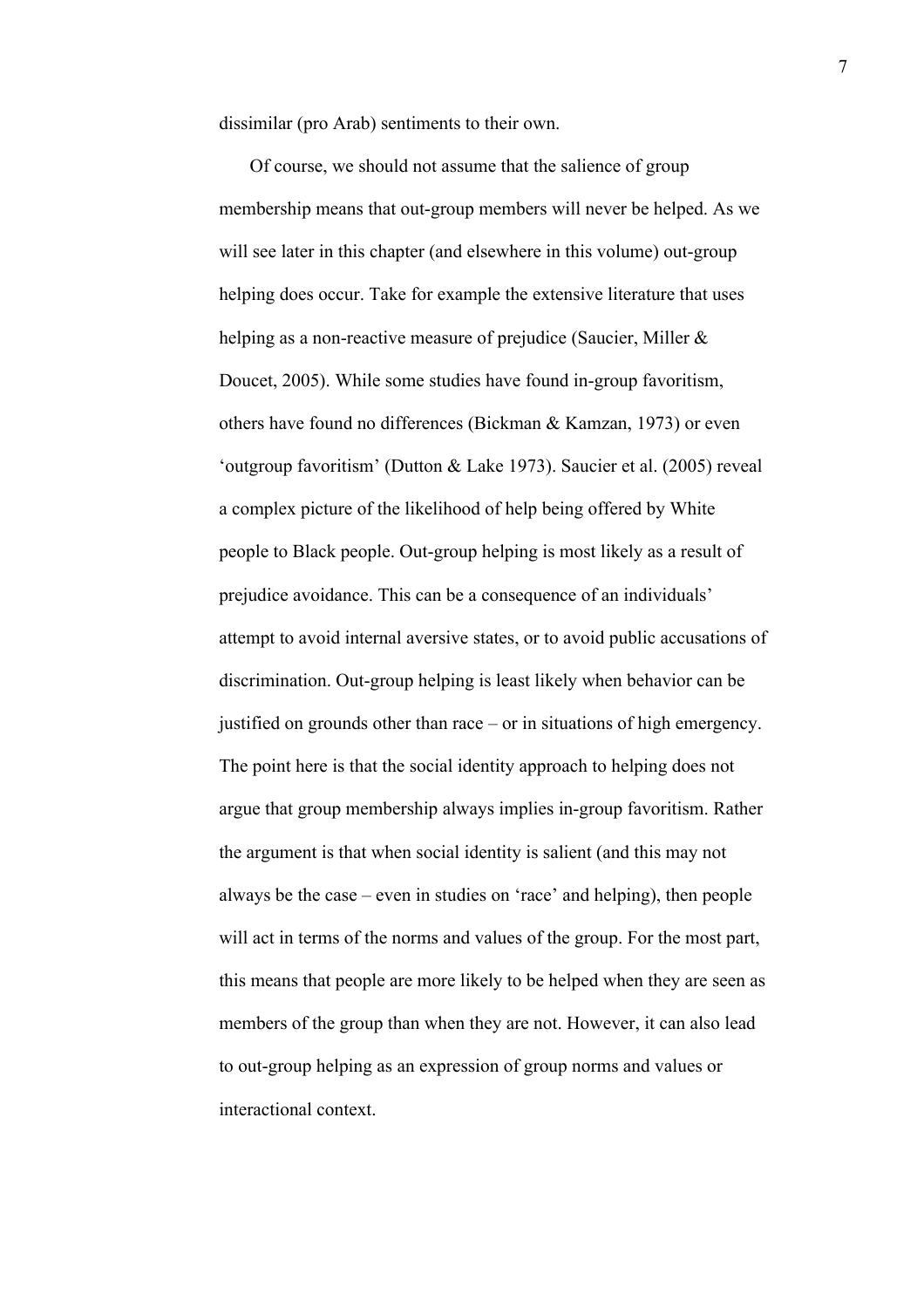<h1>Identity Salience and the Flexibility of Group Boundaries

In our own research, we have taken this idea of the importance of group membership for helping behavior and explored some of the ways in which group processes can be used to promote helping. We focused in particular on the question of identity salience (the ways in which particular social identities come to be important in helping contexts) and category boundaries (how identities are constructed to include and exclude people from the group). Using insights from the social identity literature which show that identities are not automatically given (but rather emerge as a result of comparative context (Oakes, Haslam & Turner 1994) and the struggle over definition of meanings (Reicher & Hopkins, 2001)), we have examined the dynamic role that identities can play in helping. In doing so, we have combined laboratory based experimentation, field experiments in non-laboratory settings and analysis of documents and archive material relating to 'real life' bystander behavior. Taken together, this research suggests not only the importance of social identity processes for bystander behavior, but also the ways in which these processes can be drawn upon to promote group level intervention.

For example, in our laboratory experiments (Levine, Cassidy, Brazier & Reicher 2002), we demonstrate that group membership is important not only for bystander – victim relationships but also for bystander –bystander relationships. In these experiments, a Closed-Circuit Television (CCTV) clip depicting a violent attack was shown to participants. We discovered that people were more likely to intervene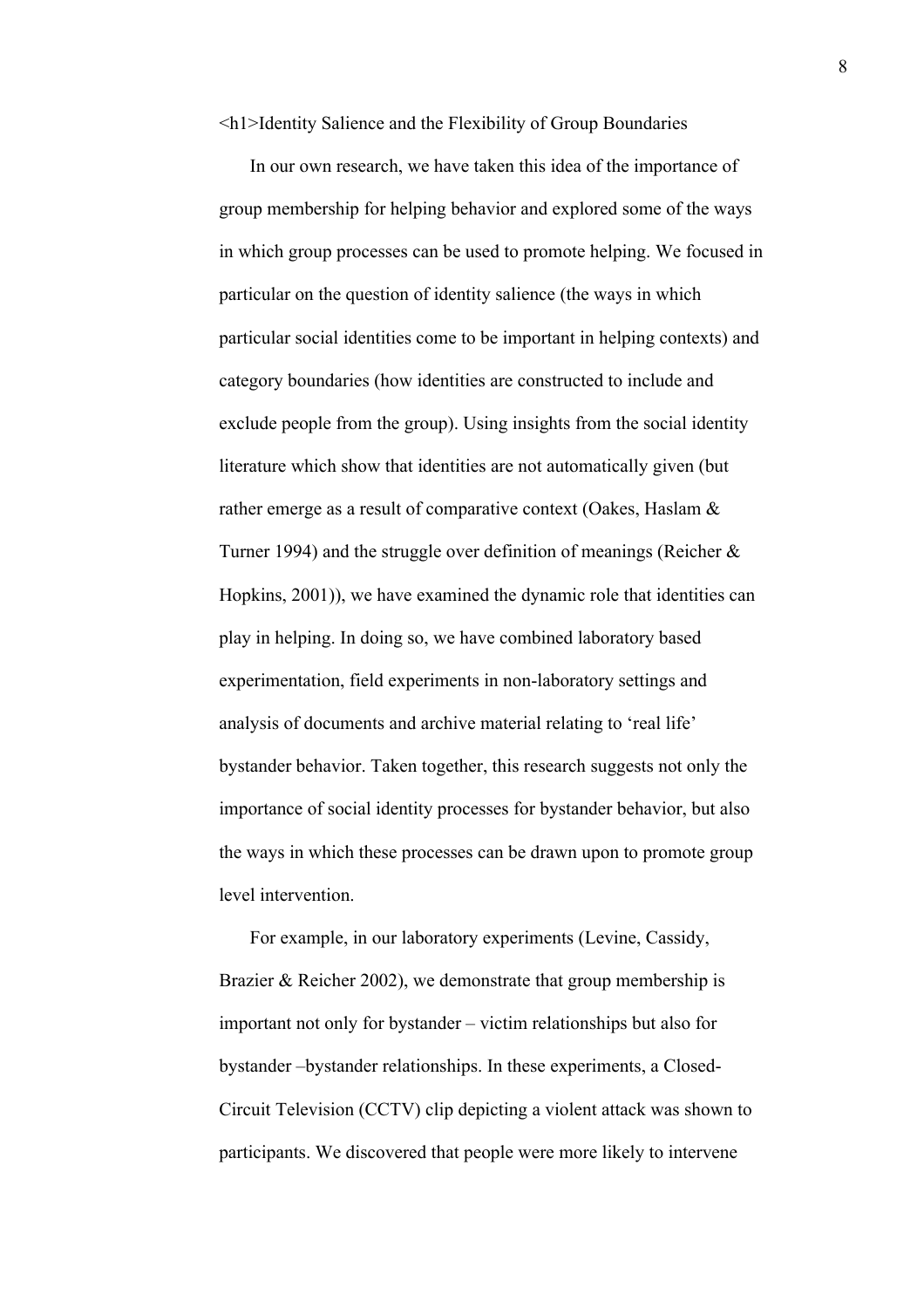when they believed the victim was an in-group rather than an out-group member. We also showed (in a study using confederates) that fellow bystanders are more influential when they are believed to be in-group rather than out-group members. When in-group confederates said (publicly) that they would be likely to intervene, participants (privately) indicated that they would intervene too. When in-group confederates said they would not intervene, participants were also less likely to intervene. However, when the confederates were out-group, public expressions of intention (either to intervene or not to intervene) did not influence the judgments of participants.

In short, our laboratory experiments seem to suggest that group membership is important for more than just ensuring that in-group members get help. Group membership also shapes the way the actions of fellow bystanders are perceived. This is important because traditional bystander research tends to focus simply on the numbers of others who are present. It does not look at the psychological relationships between those who might be present as bystanders to an emergency. Where traditional research suggests that increasing group size inhibits helping, our research suggests that the salience of social identities can lead to both the inhibition *and* the facilitation of helping. When bystanders share a common social identity, then behavior will be shaped by the contents of the identity. If group norms favor non-intervention, then the presence of the group will inhibit helping. However, if group norms favor intervention, then the presence of the group can facilitate intervention. In this way, a social identity based approach to bystander behavior offers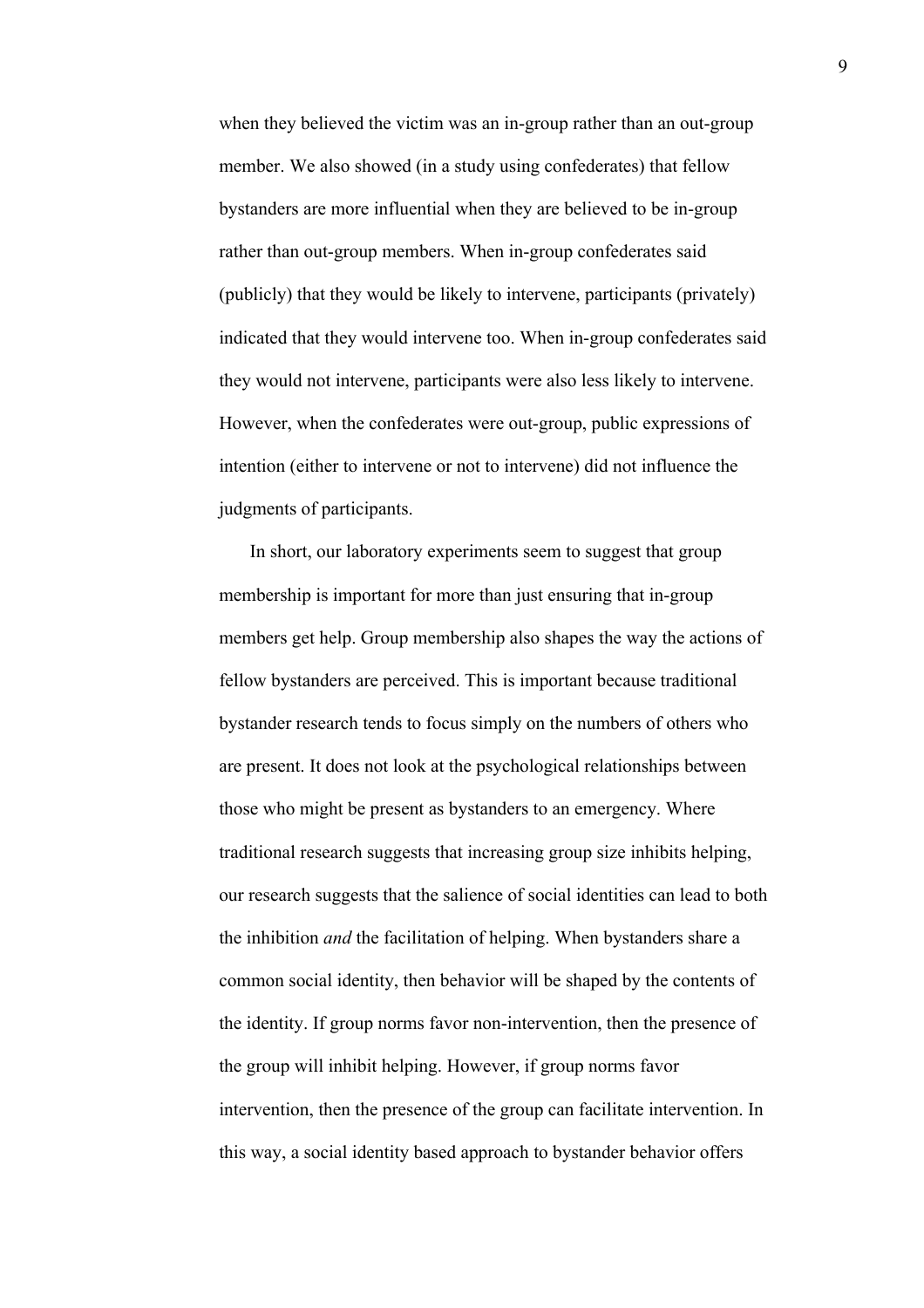the theoretical platform for using group processes to increase the likelihood of bystander intervention.

Of course, these laboratory experiments do not deal with actual helping behavior. Expressions of intention to intervene (in experimental dependent measures) may be useful for demonstrating theoretical principles, but they should not be treated as veridical acts. This is especially true in the domain of helping research where it is clear that words are not always matched by deeds. One of the major strengths of the traditional bystander literature is that it placed participants in situations where they believed they were witnessing 'real life' emergencies – and then looked to see how they actually behaved. It is important therefore to demonstrate that social identity processes can shape actual helping behavior in real emergencies

With that in mind we set out to conduct field experiments (in the spirit of the traditional research on helping) that explored the impact of social identity on people's willingness to help strangers in need. We borrowed the structure of a famous traditional experiment, Darley and Batson's (1973) 'good Samaritan' study, which manipulated the cost of helping a victim in distress. In our studies, cost of helping was replaced by information about group membership. We took a sample of English football (soccer) fans and exposed them, one at a time, to a situation where a stranger has an accident. The fans were all supporters of Manchester United, a famous and well-supported English team. In the first study (Levine, Prosser, Evans and Reicher, 2005 – Study 1) fans were invited to the psychology department and asked to fill in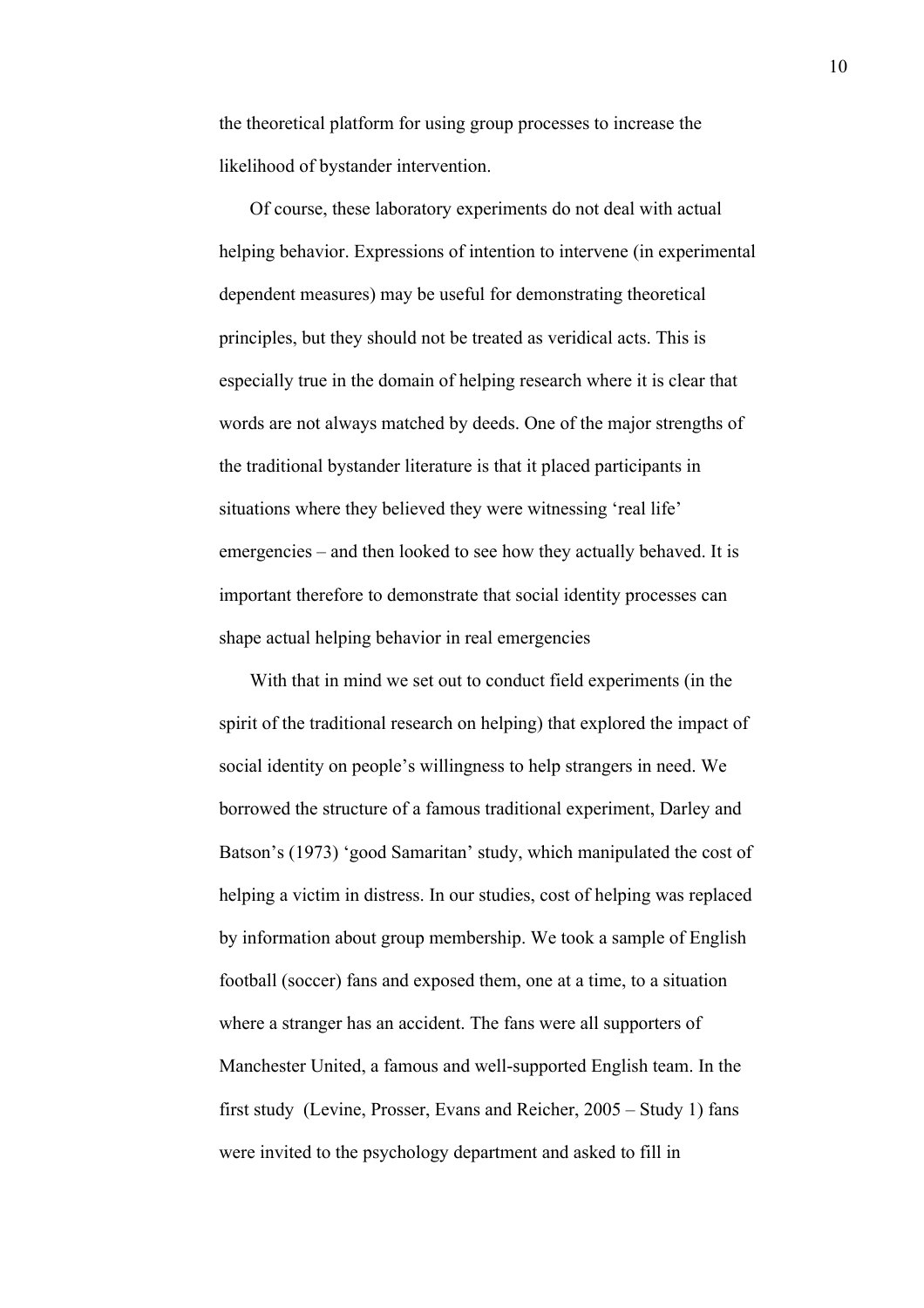questionnaires about Manchester United and to write an essay about the joys of being a Manchester United fan. Having raised the salience of the Manchester United social identity, the fans were then directed to another building (on the pretext of being directed to a screening room to watch a film about football). To get to the second building, they had to cross a car park. While they were doing so, an accident was staged in which a confederate came running down a grass bank on the side of the car park (in the eye-line of the participant) and then fell over and clutched his ankle in pain. The confederate was wearing either a Manchester United football shirt (in-group member); a Liverpool FC shirt (out-group member – Manchester United and Liverpool are traditional rivals and have an animosity that can manifest in inter-group violence); or was wearing an ordinary sports shirt which conveyed no information about group membership. Results showed that participants were significantly more likely to help the stranger when he was wearing the Manchester United shirt than either the Liverpool shirt or the ordinary unbranded sports shirt (see Table 1). This provides behavioral confirmation of the tendency to help in-group members over others.

However, in a second study we were able to demonstrate the consequences of one of the key implications of a social identity approach to helping – namely the flexibility of group boundaries and the importance of category inclusiveness. In this study (Levine, Prosser, Evans and Reicher, 2005 – Study 2), Manchester United fans were again invited to the psychology department. This time, however, they were asked to fill in questionnaires about being a 'football fan' and to write an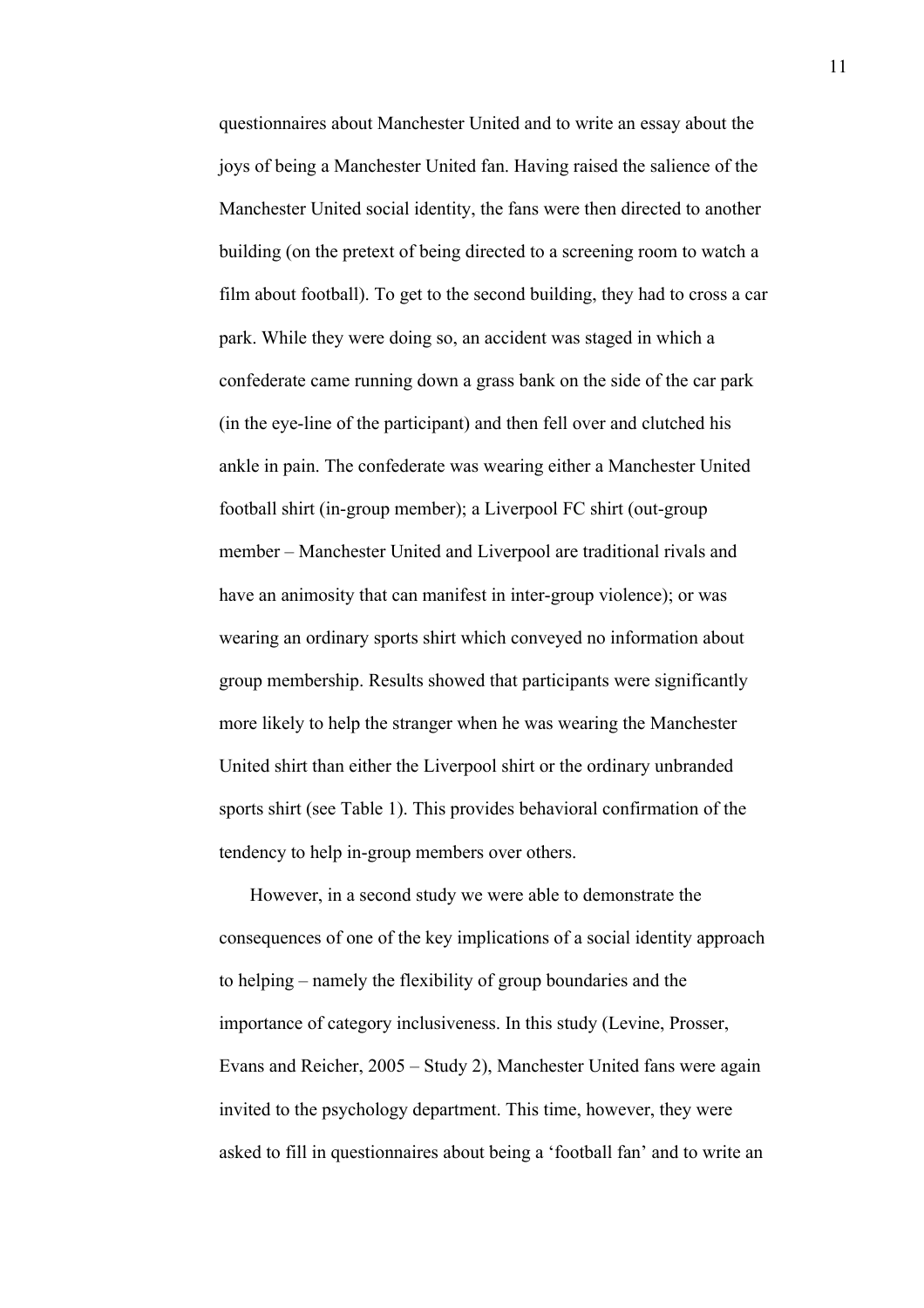essay about the joys of being a football fan. In this way a more inclusive, football fan identity was made salient for participants. Once this had been completed, participants were again exposed to the accident in which the confederate fell in front of them – wearing either the Manchester United, Liverpool or ordinary, unbranded sport shirt. In this study, participants were as likely to help the stranger when he was wearing the Liverpool shirt as the Manchester United shirt, but not when he was wearing the unbranded sports shirt (see Table 1). This is a particularly striking finding given the degree of antipathy that usually exists between Manchester United and Liverpool fans when they think about themselves in terms of their team affiliations. However, by appealing to a more inclusive and superordinate category ("all football fans") the benefits of group membership – and associated helping behavior- are extended to those who would previously have not been helped.

While this field experiment is a striking demonstration of the power of social identities, category boundaries and category inclusiveness, it might still be objected that the importance of identity processes has yet to be demonstrated outside the confines of experimentation. To show that category constructions *can* affect helping does not demonstrate that, in situations where helping becomes a life or death matter, they *are* used in order to promote intervention.

One place to look for research which might shed light on this question is in the growing literature on the 'psychology of rescue' developed by Holocaust scholars (Oliner & Oliner 1988: Monroe 1996). While much of this research has been concerned with explaining the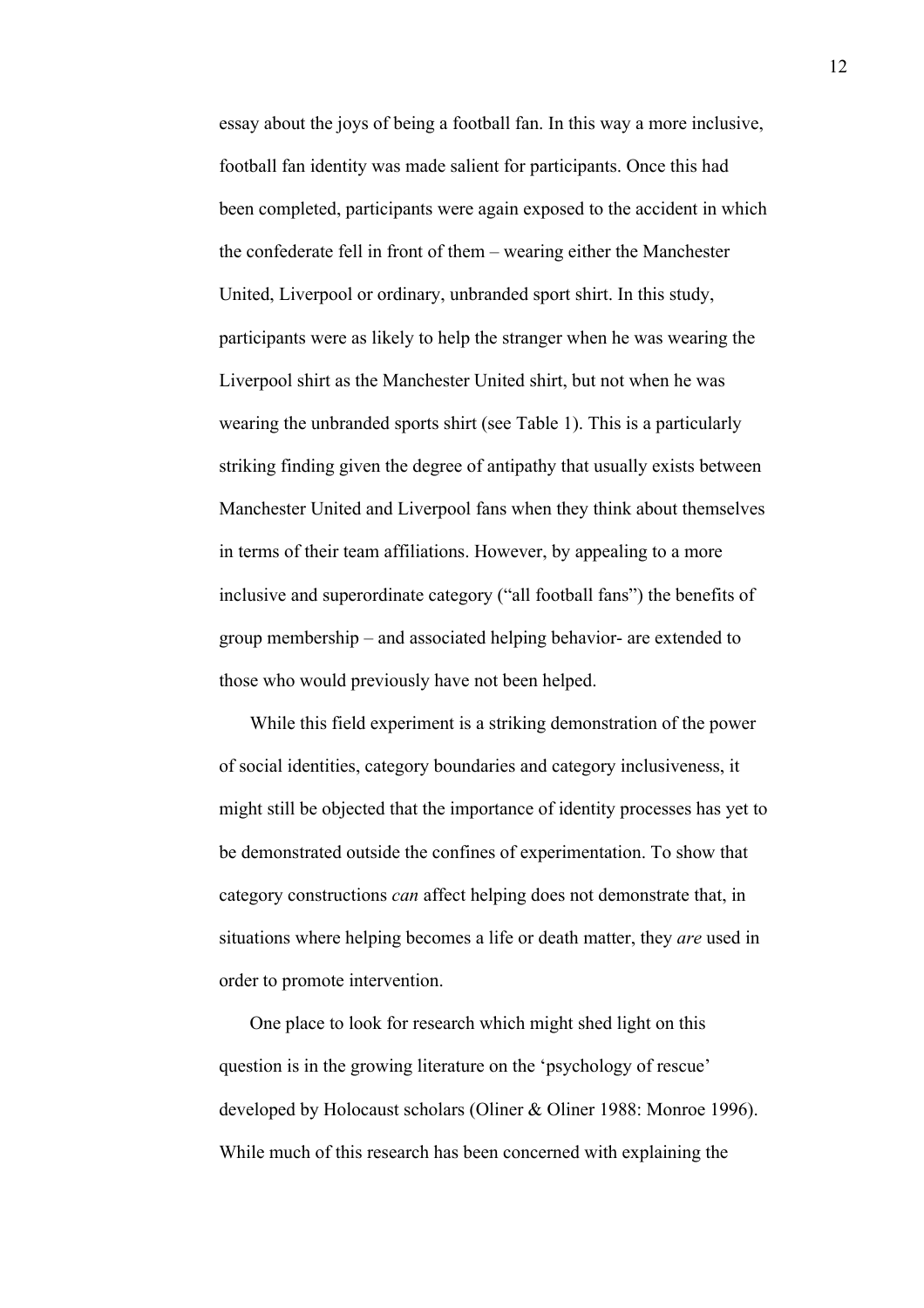motivations of individuals who carried out acts of rescue of Jews from Nazi persecution, there is also work which recognizes the differences in the way different societies responded to Nazi occupation. This more group level focus (Hilberg, 1993; Monroe, 1996) reveals that while some countries (e.g. Netherlands, France) were complicit in rounding up Jews for deportation, others (e.g. Denmark, Bulgaria) were able to organize effective resistance such that their Jewish populations survived relatively intact.

Our research has taken one of these cases, the rescue of Bulgarian Jews (see Bar-Zohar, 1998; Ben-Yakov, 1990; Boyadjieff, 1989; Todorov, 2001 for a full history). Using transcripts of letters, speeches and official documents from the King of Bulgaria and from political and religious leaders (see Todorov, 2001), we explored the way in which the population were asked (in these public documents) to oppose the deportation of the Jews (Reicher, Cassidy, Hopkins & Levine, 2006). More specifically, we analyzed how the population was appealed to in the texts; whether (and how) Jews were included or excluded from the in-group; and how normative behavior for the group was described.

It quickly became apparent that the population was being appealed to in national terms – as Bulgarians. In other words, attempts were made to make national identity salient – as opposed (say) to a more superordinate categorization of 'all humanity'. It was also clear that the Jews were placed inside the national category boundaries. Jews and Bulgarians were presented as having the same qualities, sharing the same experiences and allegiances and being part of the same Bulgarian polity. Thus, to allow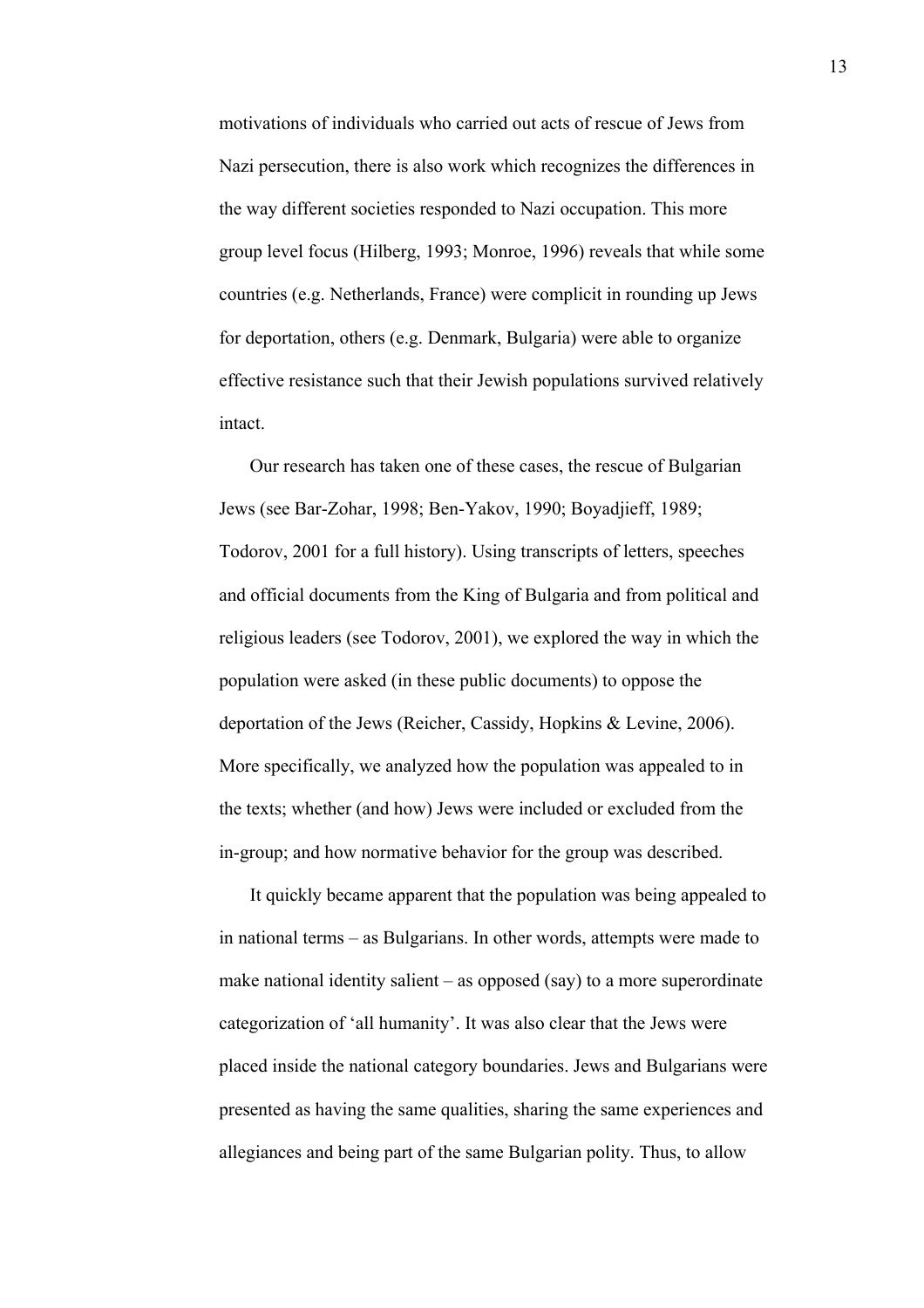the deportation of the Jews would be to allow the deportation of fellow Bulgarians. At the same time, the documents describe Bulgarian norms and values as being qualities which required the defense of the Jews. To give the Jews up would be to act against the very essence that makes people Bulgarian.

While this thumbnail sketch may seem a little self-evident or even banal, the power of these category constructions becomes apparent when contrasted with examples where they are not in place. For example, while the Jews of 'old' Bulgaria were placed inside the boundaries of this national category, the same could not be said for the Jewish populations of Thrace and Macedonia. In the early years of the war (1941), treaty negotiations between Bulgaria and Germany meant that Bulgaria was given territory recently annexed by the Germans in exchange for the right to move German troops through Bulgaria. This territory included Thrace, Macedonia and parts of eastern Serbia. For the Bulgarians, this satisfied long held nationalist dreams of a 'Greater Bulgaria'. However, although the Bulgarians were now in charge of these territories, when, two years later, the Nazis applied pressure to transport all Bulgarian Jews to the concentration camps, there was no move to protect the Jewish population in these lands. While the Jews inside the 'old' borders of Bulgaria were placed inside the national in-group – and thus protected, the Jews of the new territories were not. The deportation of Jews from these occupied territories went ahead between March 20th and 29th, 1943. In total 11,343 people were taken to Auschwitz and Treblinka. Twelve survived.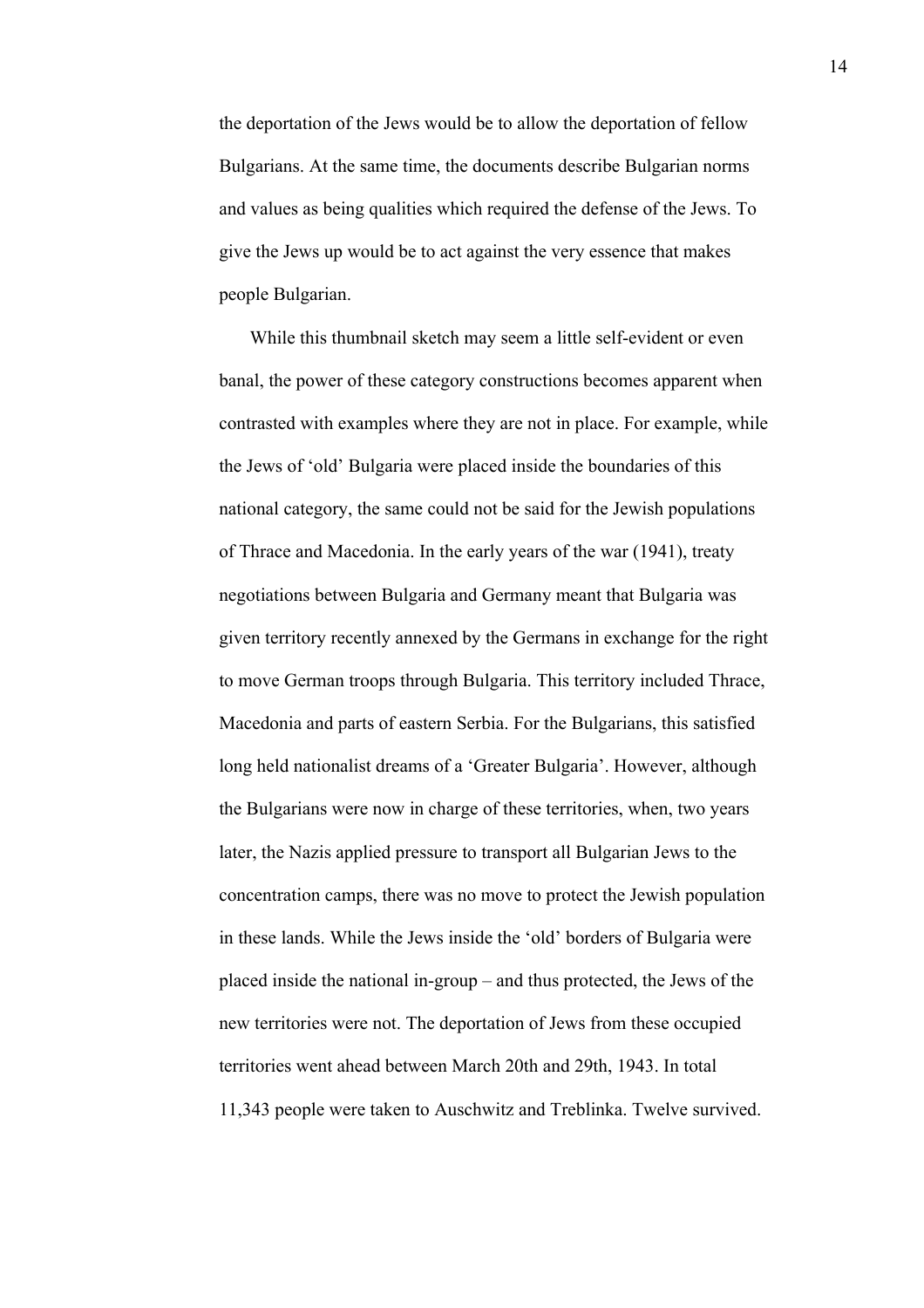# <h1>Helping the Out-group

Thus far we have developed an argument, using laboratory and field experiments as well as analysis of historical documents, which shows how social identity processes can be central to helping. The salience of social identities, the content of those identities and the boundaries of the identities are central to determining who will receive help. By making the boundaries as inclusive as possible, and by ensuring that the contents of salient social identities favor helping, we can use the principles of social identity theory to promote helping. However, despite the promise of this social identity influenced approach, it is important to avoid the temptation of seeing the creation of inclusive in-groups as the only way to promote helping.

While it is clear that being an in-group member is more likely to bring with it the protection of the group, this does not automatically imply that out-group members will be treated with indifference at best, or deliberate neglect at worst. For social identity theory, behavior can never be derived simply from the fact of group membership. Rather one must take into account the content of the specific identity that is made salient. For some groups there may be strong injunctions to ' look after our own', while for other groups, acting prosocially and being charitable to strangers may be the dimensions along which we differentiate our group from others (Jetten, Spears & Manstead, 1996, Reicher, Hopkins, Levine & Rath, 2006)). Analytically, then, we need to distinguish between helping based on in-group inclusion and helping based on in-group norms.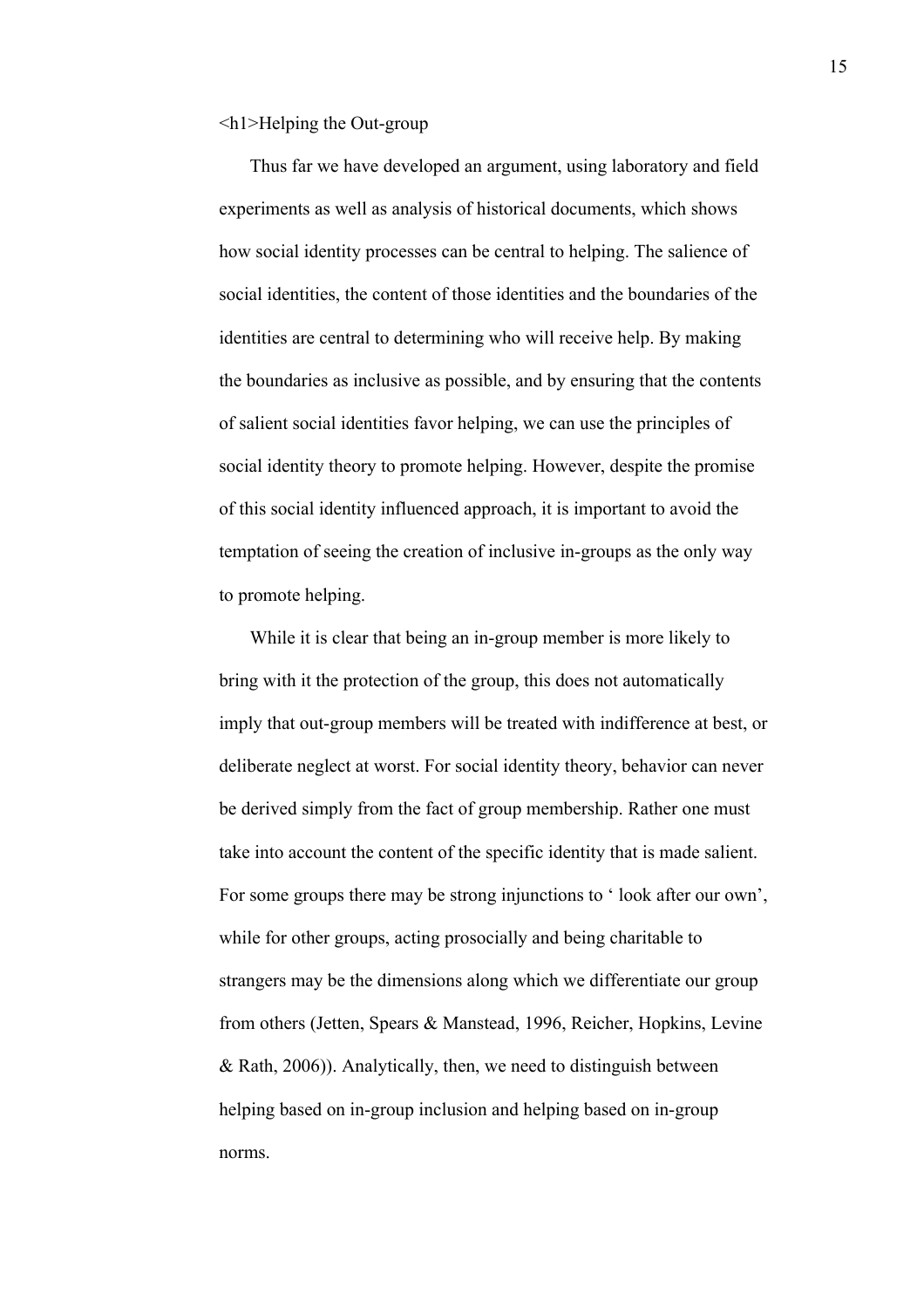In fact, helping the out-group can sometimes be a strategic expression of in-group norms and values. In a fascinating set of studies, van Leeuwen (2007) shows how the willingness of Dutch respondents to help those who were victims of natural disasters in other parts of the world (the Asian Tsunami, Hurricane Katrina) can be shaped by respondents' beliefs about the place of the Netherlands in the world. Respondents are more likely to help when they think it will lead to appropriate group recognition, and are also more likely to offer help on dimensions on which the Dutch are perceived to have specific and unrivalled expertise (in flood defenses, for example).

Our own research has also revealed strategic aspects to out-group helping. In a study using Scottish respondents (Hopkins, Reicher, Harrison, Cassidy, Bull & Levine, 2007), we discovered that helping the out-group can sometimes be used as a way of trying to improve the stereotype of the in-group. When Scots were told that the English viewed them as mean, they strongly resented this stereotype, were motivated to refute it, and used out-group helping as a way of doing so. In other words, they responded more favorably to requests for help from outgroup members than they did to requests from in-group members. This is because helping others is a way of demonstrating that you are not mean. However, helping members of your own group could be discounted as simple self-interest – leaving the stereotype unchallenged. However, helping the out-group is more difficult to dismiss as an act of self interest – and can thus be offered as unambiguous evidence to counteract the stereotype of the Scots as mean.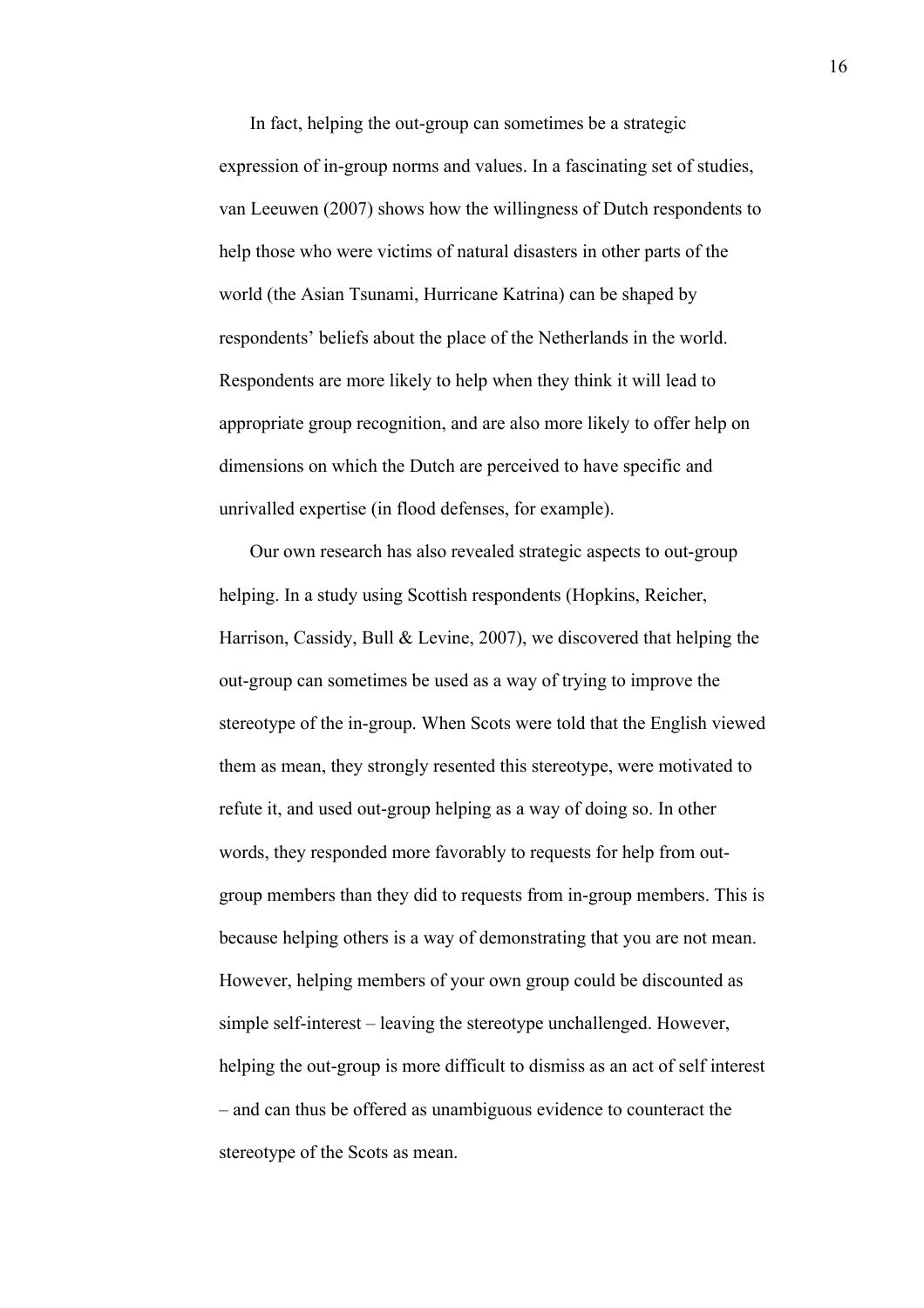<h1>Practical Implications

In this chapter we have presented evidence for the importance of identity processes in helping both in-group and out-group members. However, the important step for any new theoretical approach is the turning of theory into practice. After all, one of the main criticisms leveled at the traditional 'bystander effect' approach is that, despite being one of the most robust and reproduced findings in academic social psychology, it lacked practical utility when it came to increasing real world interventions. How then might our focus on social identity be useful in promoting helping in emergencies?

We began this chapter with the story of Kitty Genovese and the 38 witnesses. We argued that there was no evidence to support the idea that bystanders failed to act or that the presence of others had an inhibitory effect. Despite this, the 38 witnesses story still has a hold over the psychological imagination. When we think about bystander behavior in emergencies we think about a 'society of strangers' who share public spaces (like city streets, public parks, shopping malls and train carriages) but who are psychologically isolated from each other. At first sight, this seems to pose particular problems for a social identity based account of helping. These public spaces are places where people are unlikely to share a common group identity. Thus, the first issue for a social identity based account of emergency helping is whether collective identities can ever be engendered in such contexts.

17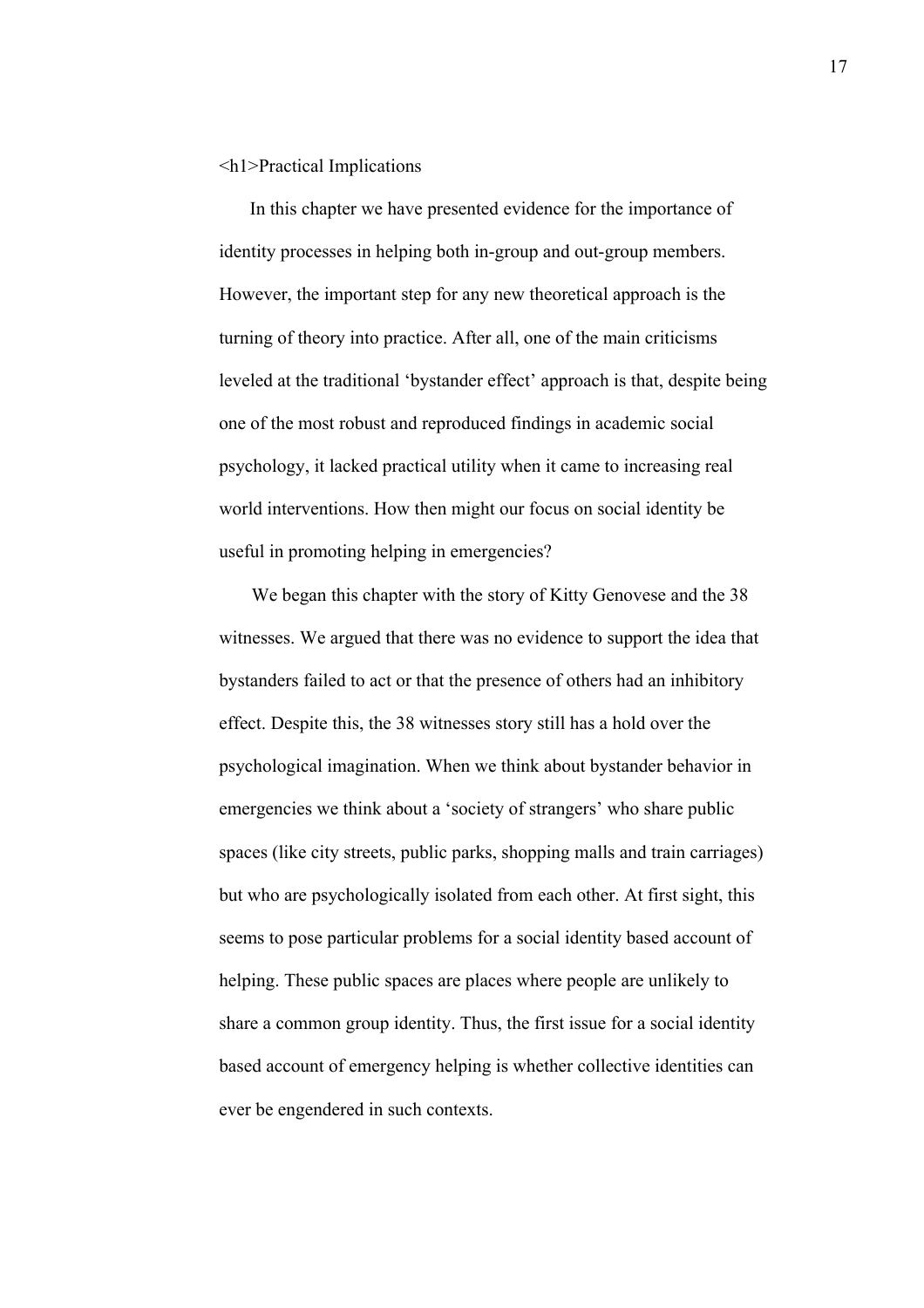In their studies of responses to disasters and emergencies (in particular the London bombings on 7/7/2005), John Drury and colleagues have shown (Drury, 2004; Drury, Cocking and Reicher, 2007) that emergency events themselves can lead to the formation of common identities. Drury reports how survivors of the London bombings contrast the difference between the usual, atomized experience of being a commuter in a crowded train, with the feelings of solidarity and commonality they felt with fellow passengers in the aftermath of the 7/7 bombs. When emergencies are viewed as a threat to collective safety, then people tend to act in co-operative rather than selfish ways. Rare selfish acts tend not to spread. In other words, contrary to the common perception that people tend to 'panic' and behave irrationally or act in their own narrow interests, common threat tends to result in common identity. People behave in helpful and pro-social ways towards others who are sharing the emergency.

Clearly, these common threat emergencies are different from emergencies where there is no perceived common threat. This might include an assault by one train passenger upon another. In order to improve the likelihood that bystanders will intervene to help victims of situations such as this, the task is to find ways in which collective identification can be engendered proactively. The key is to make an attack upon one person feel like an attack upon all. This is no straightforward task. While a social identity approach can point to the importance of the salience, boundaries and contents of identity in shaping behavior, it cannot offer a universal prescription. Each public place and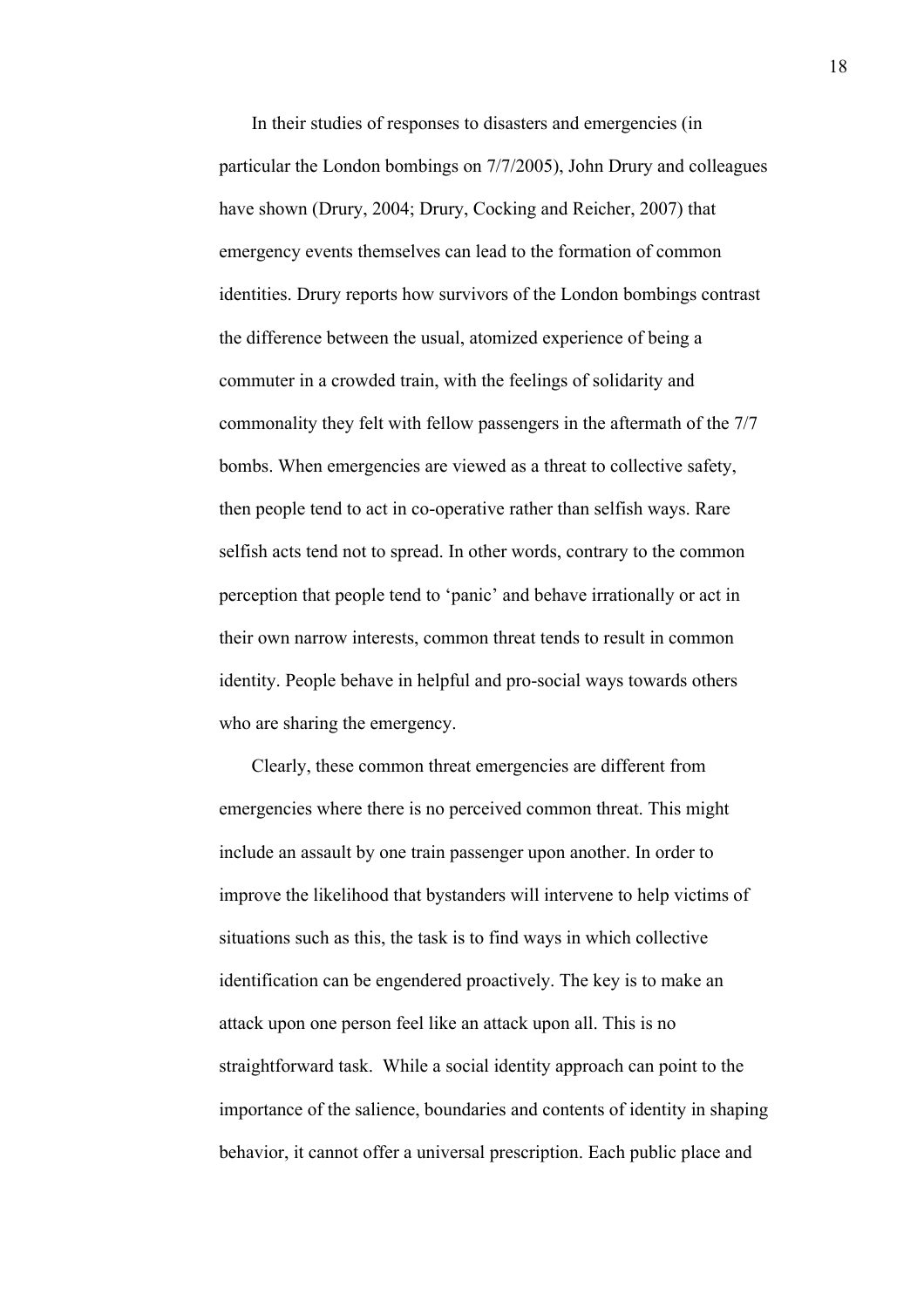each set of social relations will have a specific set of identity relations which need to be understood in their own terms. However, what Drury's work reveals is that it *is* possible for strangers in public to define themselves and act in terms of a common identity.

A social identity perspective would warn against public policy initiatives that threaten to atomize or divide the collective fabric. For example, it would warn against the policy direction encapsulated in ex-British Prime Minister Margaret Thatcher's aphorism that 'there is no such thing as society. There are individual men and women, and there are families'. While this was intended as the vanguard of a political attack on what Thatcher saw as the evils of a reliance on the 'welfare state', it limited the boundaries of social responsibility to the confines of the family. It undermined the sense that we have a responsibility for the welfare of others – particularly when those others are strangers. Furthermore, it played into the idea of a contract of mutual indifference – if I am only looking after myself and my family, and the same can be said for everybody else, then I cannot expect anybody to help me should I be the victim of an emergency. These are the kinds of conditions which are likely to keep bystander intervention low.

By contrast, policy initiatives which create conditions whereby an injury to one can be an injury to all, are most likely to promote intervention behavior. Take for example, the decision by the Swedish Government in 1976 to outlaw corporal punishment of children. Over the last 30 years there has been radical change in attitude and practice with respect to violence towards children in Sweden. The Child Rights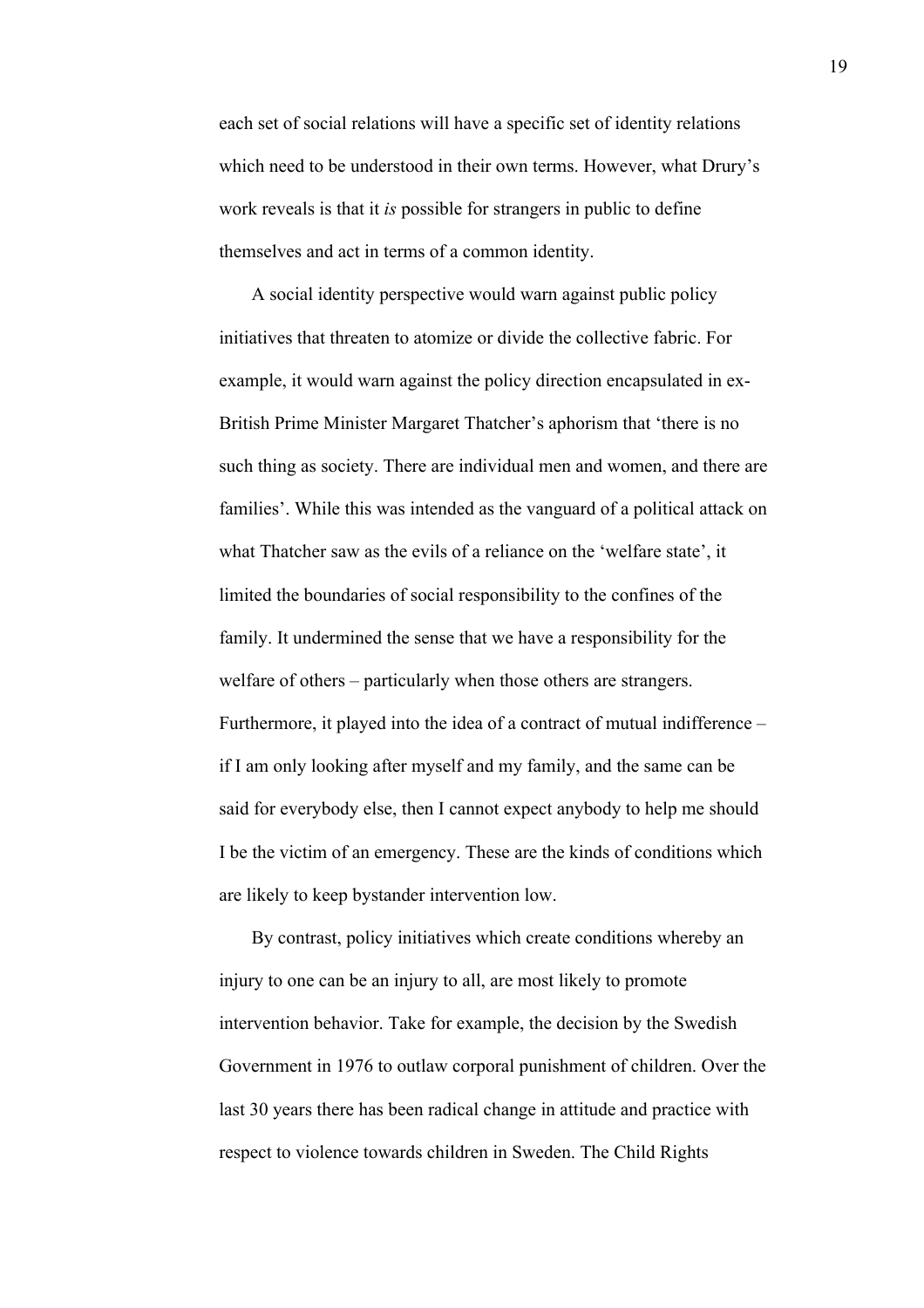Information Network – run by the Commissioner for Human Rights in the Council of Europe – report that "increased sensitivity to violence to children in Sweden has led to an increase in reporting of assaults, but there has been a declining trend in prosecutions of parents, and a substantial reduction in compulsory social work interventions and in numbers of children taken into care. Public attitudes towards hitting children have changed which has facilitated early supportive intervention in individual cases". In Sweden, people intervene if they see a child being hit by an adult in a public place. They do so because they are not inhibited by the idea that family members have the 'right' to hit their children. For them, violence towards a child is not something that is covered by the 'privatized' boundaries of the family. Hitting children is against the law- but it is also 'not Swedish'. Conditions have been created in which particular behaviors are seen to reflect badly on the Swedish public as a whole. Thus, intervention rates are high and collective support for intervention is assured.

# <h1>Conclusions

In this chapter we have argued that, in traditional research on bystander behavior, there is a generally negative view of the role played by groups and group processes. We have suggested that some of this can be traced back to the 'signal crime' which was the launching pad for bystander research in social psychology – the inaction of the 38 witnesses to the murder of Kitty Genovese. We have shown how this event, although not supported by the available evidence, has come to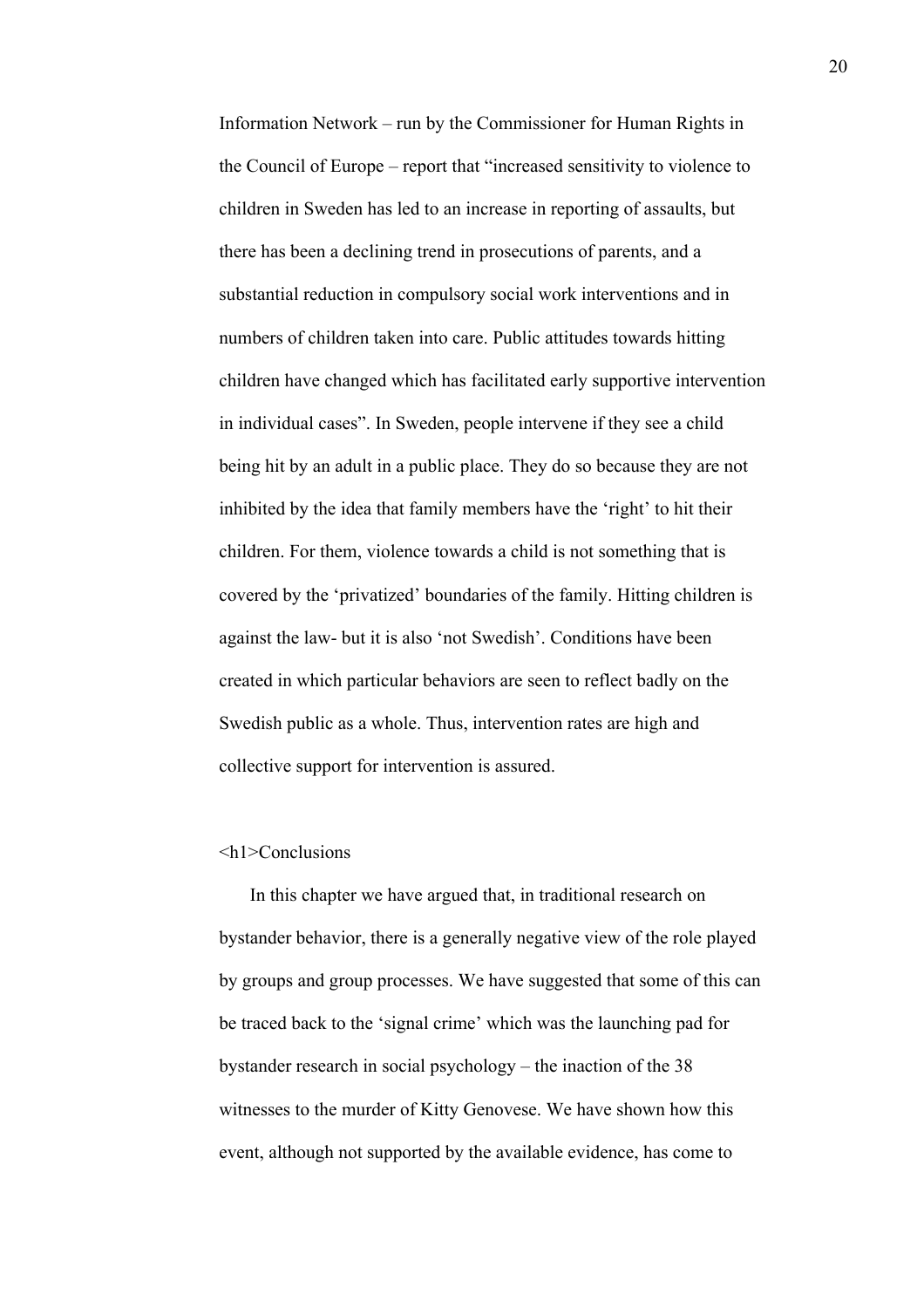dominate the landscape of helping research. The failure of the group is seen as the crux of the research problem, and as a consequence, there has been little attempt to explore the ways in which groups and group processes could be mobilized to promote helping behavior. We have suggested that this has resulted in a body of literature which tells only half the story. While it is clear that, under some conditions, the presence of others can inhibit helping, there is little work that examines whether the presence of others can ever facilitate helping.

We have offered, as an alternative, an approach to bystander behavior based on some of the insights of a Social Identity theory approach to group processes. This approach suggests that people can define themselves in terms of their membership of social groups, and that when they do, they act in terms of the norms and values of that social identity. Through a series of empirical studies including laboratory experiments, field experiments and analysis of historical documents, we have shown how social identity processes can be mobilized to promote helping. In particular, we have identified the importance of the salience of social identities, the boundaries of social identities and the content of social identities as the key to understanding the role of the group in bystander behavior. We have shown that people are more likely to help others when they are in-group members – and that the more inclusive the identity boundaries are, the greater the range of people who will be helped. However, we also argued that identity processes do not limit helping to in-group members only. We showed that, alongside the importance of identity inclusiveness, identity contents are also important.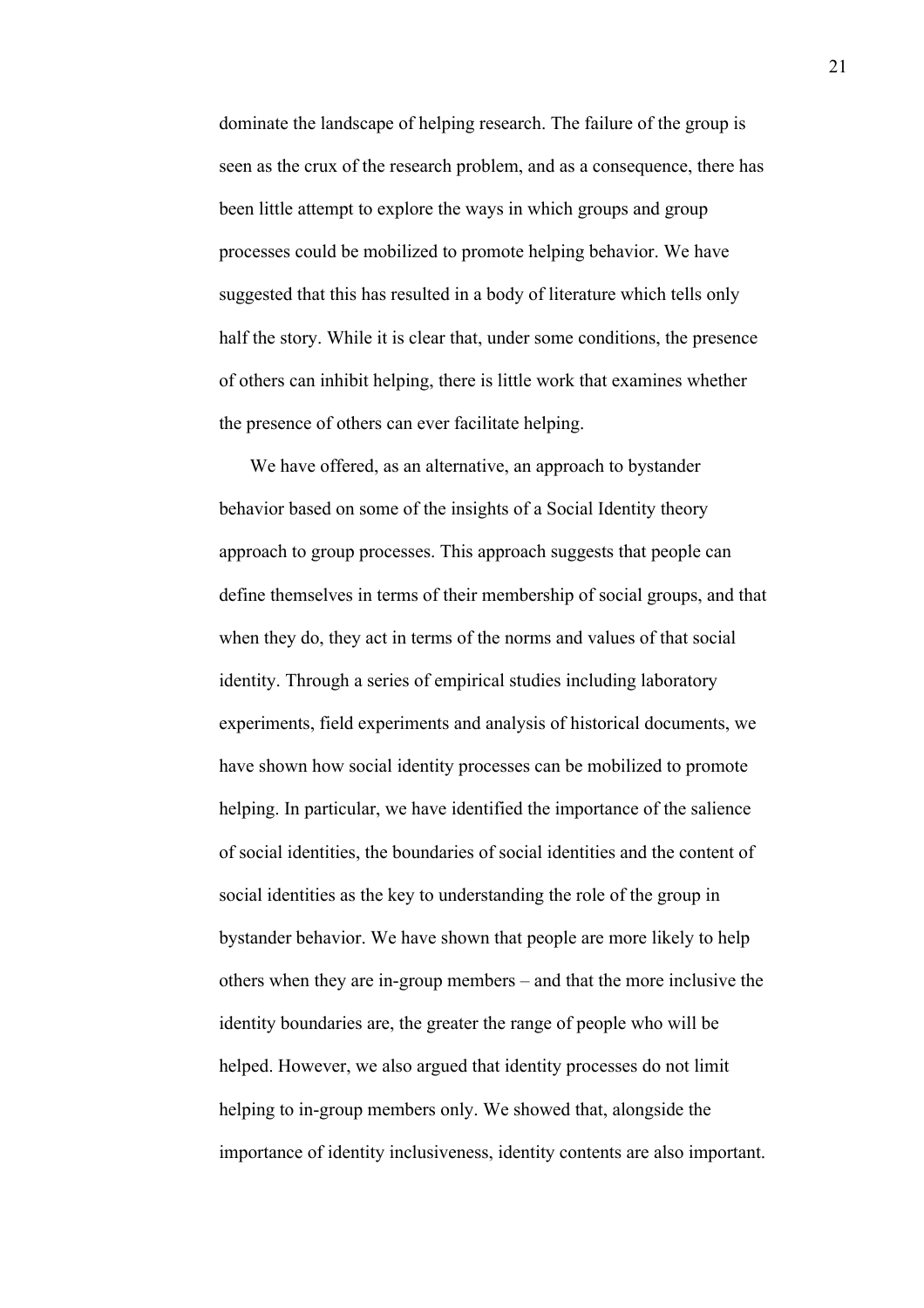Some group identities embody norms and values which promote helping the out-group as a way of establishing or maintaining in-group value and distinctiveness.

The importance of this group level approach to bystander behavior lies in its potential for revitalizing an area of research which has become somewhat moribund over the last two decades. One of the great ironies of traditional work on the bystander effect was that it produced one of the most robust and reproduced findings in social psychology (Latane and Nida 1982; Dovidio, 1984) and yet researchers were unable to use it to increase the likelihood of helping in emergencies. By highlighting the potential of the group to facilitate helping (as well as to inhibit helping), it becomes possible once again to imagine the contribution of research to practice. The approach outlined in this chapter not only offers the potential for contributions to practice, but, by drawing on the insights of a social identity approach to group processes, suggests some of the theoretical mechanisms which make for practical theory.

22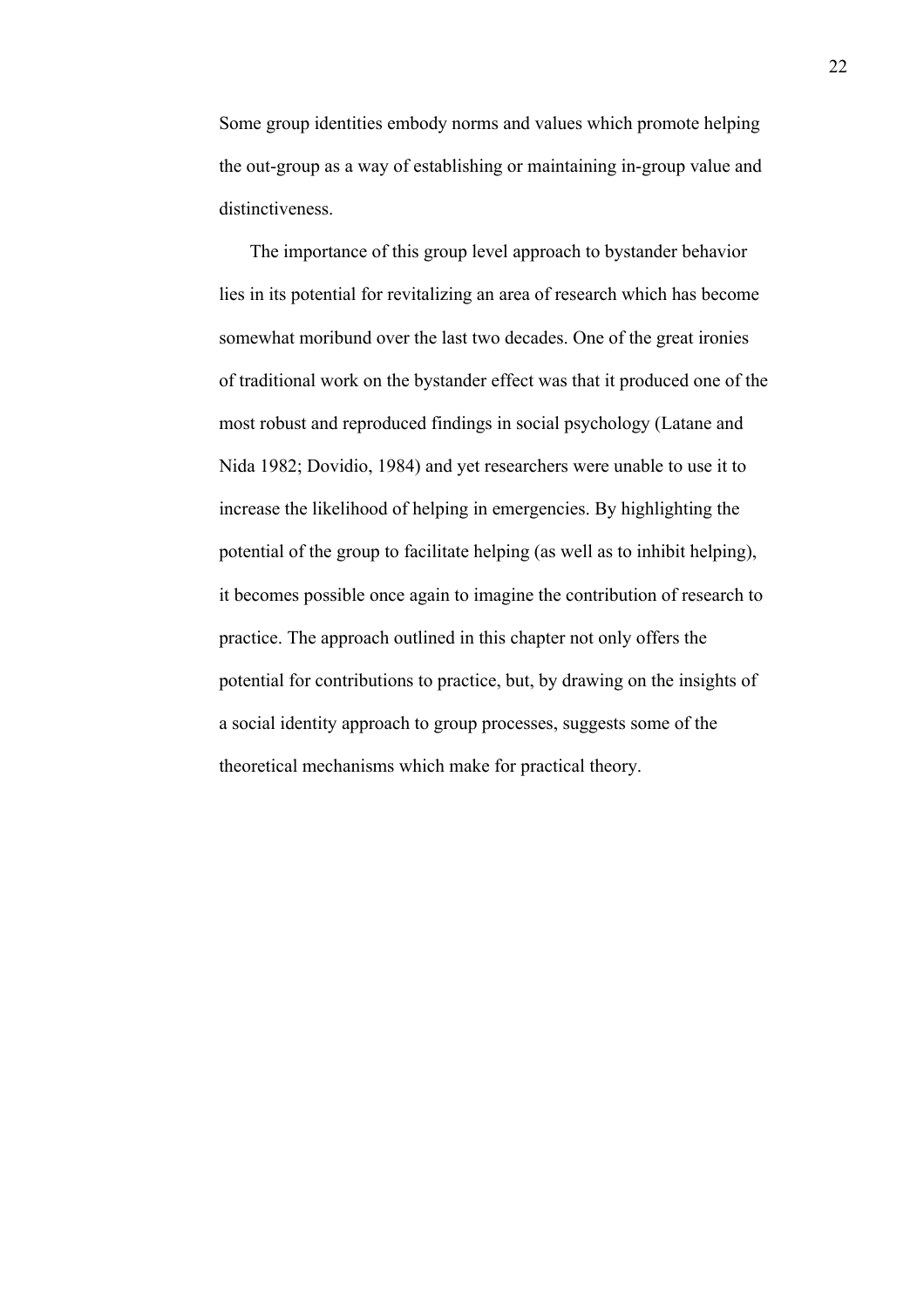# References

- Bar-Zohar, M. (1998*) Beyond Hitler's Grasp: The heroic rescue of Bulgaria's Jews*. Avon, MA: Adams Media
- Ben-Yakov, A. (1990). Bulgaria. In I. Gutman (Ed.) *Encyclopedia of the Holocaust (2 vols.)*. New York: MacMillan.
- Bickman, L., & Kamzan, M. (1973) The effect of race and need on helping behavior*. Journal of Social Psychology, 89, 73-77.*
- Billig, M. (1987). *Arguing and Thinking: a rhetorical approach to social psychology*. Cambridge, Cambridge University Press.
- Boyadjieff, C. (1989) *Saving the Bulgarian Jews in World Ward II*. Singer Island: Free Bulgarian Center.
- Darley, J.M & Batson, C.D (1973) 'From Jerusalem to Jericho': The study of situational and dispositional variables in helping behavior. *Journal of Personality and Social Psychology, 27*, 1, 100-108
- Darley, J. M., Teger, A. I., & Lewis, L. D. (1973). Do groups always inhibit individuals' responses to potential emergencies. *Journal of Personality and Social Psychology, 26,* 395-399.
- Dovidio, J. F. (1984). Helping behavior and altruism: An empirical and conceptual overview*. Advances in Experimental Social Psychology, 17,* 361-427.
- Dovidio, J. F., Gaertner, S. L., Validzic, A., Motoka, K., Johnson, B., & Frazier, S. (1997). Extending the Benefits of Recategorization: Evaluations, Self-Disclosure, and Helping. *Journal of Experimental Social Psychology, 33*, 401-420.
- Drury, J. (2004) No need to panic. *The Psychologist, 3*, 119-119
- Drury, J., Cocking, C. & Reicher, S. (2006). Every man for himself or for the group? How crowd solidarity can arise in an emergency: An interview study of disaster survivors. Paper presented at the Group and Intergroup Relations pre-conference, Society for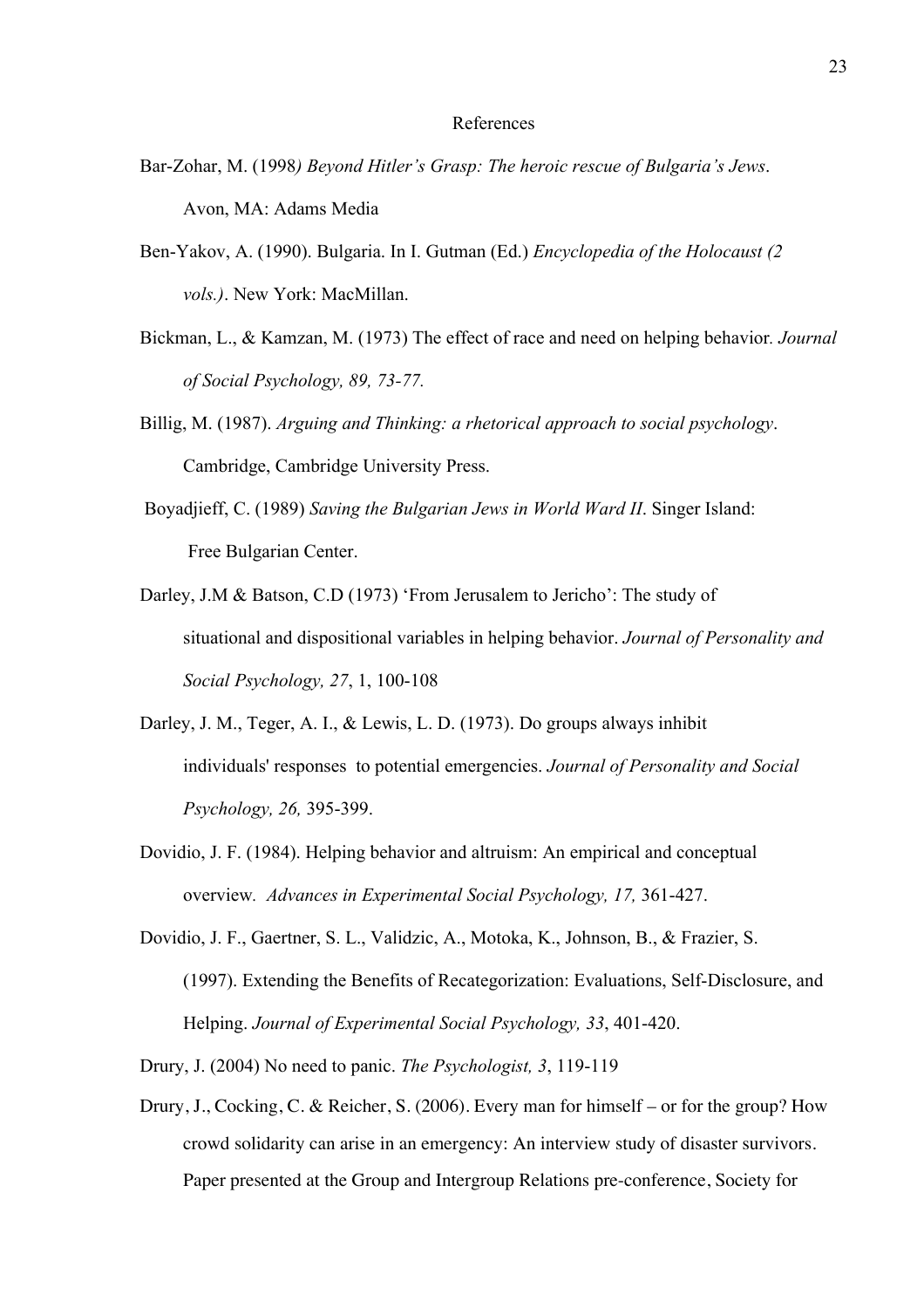Personality and Social Psychology 7th Annual Meeting, Palm Springs, California, January.

- Dutton, D.G. & Lake, R.A. (1973). Threat of own prejudice and reverse discrimination in interracial situations. *Journal of Personality and Social Psychology, 28*, 94-100.
- Hilberg, R. (1993). *Perpetrators Victims Bystanders: Jewish Catastrophe 1933-1945*. London, UK: Lime Tree.
- Hodgson, S.A., Hornstein, H.A., & LaKind, E (1972) Socially mediated zeigarnik effects as a function of sentiment, valence and desire for goal attainment. *Journal of Experimental Social Psychology, 28*, 3, 191-218
- Hopkins, N., Reicher, S., Harrison, K., Cassidy, C., Bull, R., & Levine, M. (2007) Helping to improve the group stereotype: On the strategic dimension of prosocial behavior. *Personality and Social Psychology Bulletin*., *33*, 776-788.
- Hornstein, H. A. (1972). Promotive tension and prosocial behavior: The basis of prosocial behavior from a Lewinian perspective. *Journal of Social Issues, 28*, 191- 218.
- Hornstein, H. A. (1976). *Cruelty and kindness: A new look at aggression and altruism*. Englewood Cliffs, NJ: Prentice-Hall.
- Hornstein, H. A. & Masor, H. N., Sole, K. & Heilman, M. (1971). Effects of sentiment and completion of a helping act on observer helping: A case for socially mediated Zeigarnik effects. *Journal of Personality and Social Psychology Bulletin, 17*, 1, 107-112.
- Jetten, J., Spears, R. & Manstead, A.S.R. (1996) Ingroup norms and intergroup discrimination: distinctive self-categorization and social identity effects. *Journal of Personality and Social Psychology, 71*, 1222-1233.
- Latané, B., & Darley, J. M. (1970). *The Unresponsive Bystander: Why doesn't he help?* New York: Appleton-Century-Crofts.
- Latané, B., & Nida, S. (1981). Ten years of research on group size and helping. *Psychological Bulletin, 89,* 308-324.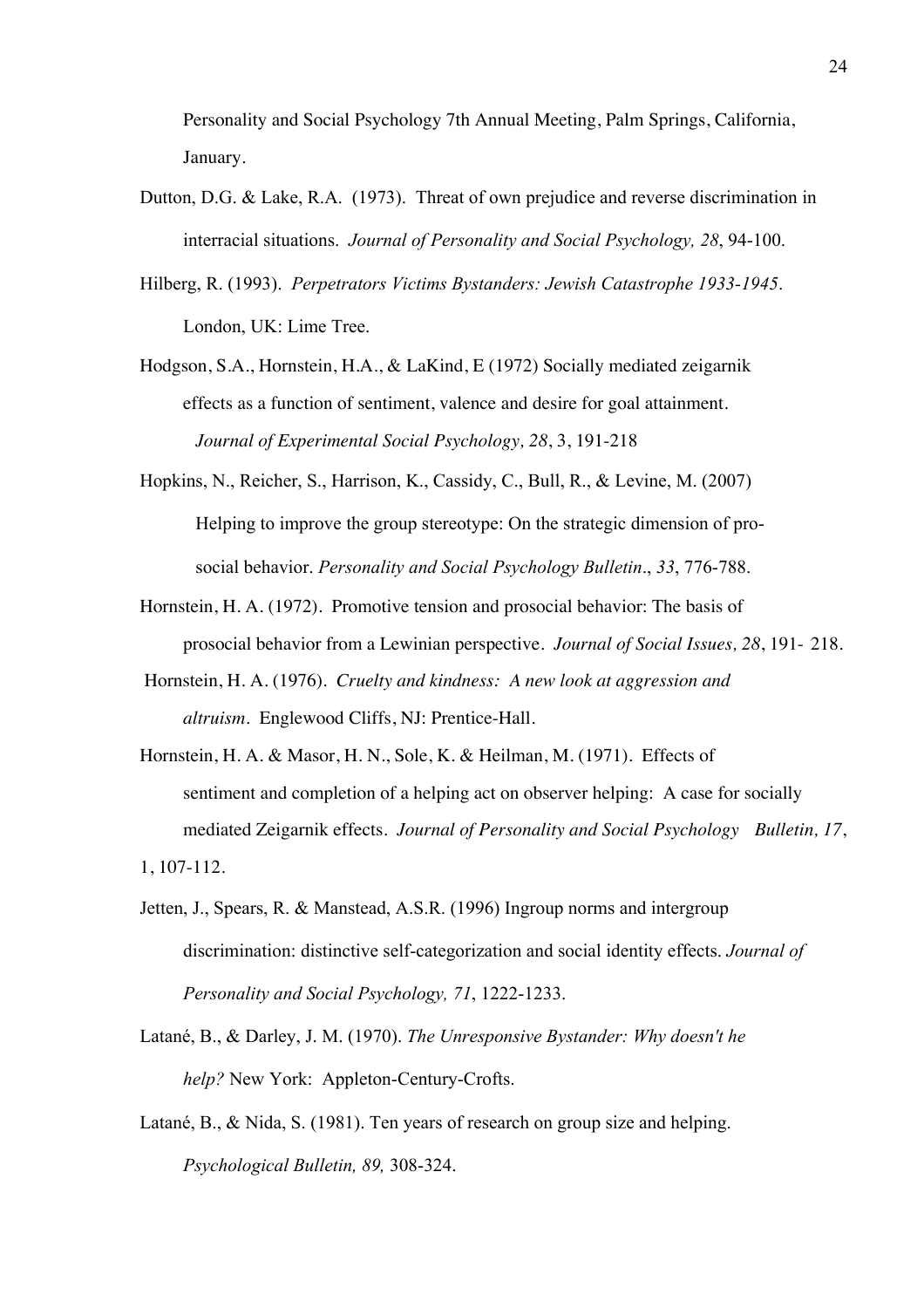- Levine, M, Cassidy, C, Brazier, G & Reicher , S (2002) Self-categorisation and bystander non-intervention: two experimental studies. *Journal of Applied Social Psychology, 7*, 1452-1463.
- Levine, M., Prosser, A., Evans, D. & Reicher, S. (2005) Identity and Emergency Intervention: How Social Group Membership and Inclusiveness of Group Boundaries Shapes Helping Behavior*. Personality and Social Psychology Bulletin, 31*, 443-453.
- Manning, R., Levine, M. & Collins, A. (2007). The Kitty Genovese Murder and the Social Psychology of Helping: the parable of the 38 witnesses *American Psychologist, 62(6),* 555-562.

Monroe, K.R. (1996) *The Heart of Altruism*. Princeton: Princeton University Press.

- Oakes, P.J., Haslam, S.A. & Turner, J.C. (1994) *Stereotyping and Social Reality*. Oxford, UK and Cambridge, MA: Blackwell
- Oliner, P. & Oliner, S. (1988). *The Altruistic Personality: Rescuers of Jews in Nazi Europe.* New York: Free

Reicher, S. & Hopkins, N. (2001) *Self and Nation*. London: Sage

- Reicher, S., Cassidy, C., Hopkins, N. & Levine, M (2006). Saving Bulgaria's Jews: An analysis of social identity and the mobilisation of social solidarity *European Journal of Social Psychology*, *36(1***)**, 49-72.
- Reicher, S., Hopkins, N., Levine, M. & Rath, R. (2005). Entrepreneurs of hate and entrepreneurs of solidarity: social identity as a basis for mass communications *International Review of the Red Cross, 87, 860*, 621-637.
- Rosenthal, A. M. (1964/1999). *Thirty-Eight Witnesses*. Berkeley: University of California Press.
- Rutkowski, G. K., Gruder, C. L. & Romer, D. (1983). Group Cohesiveness, Social Norms, and Bystander Intervention. *Journal of Personality and Social Psychology, 44*,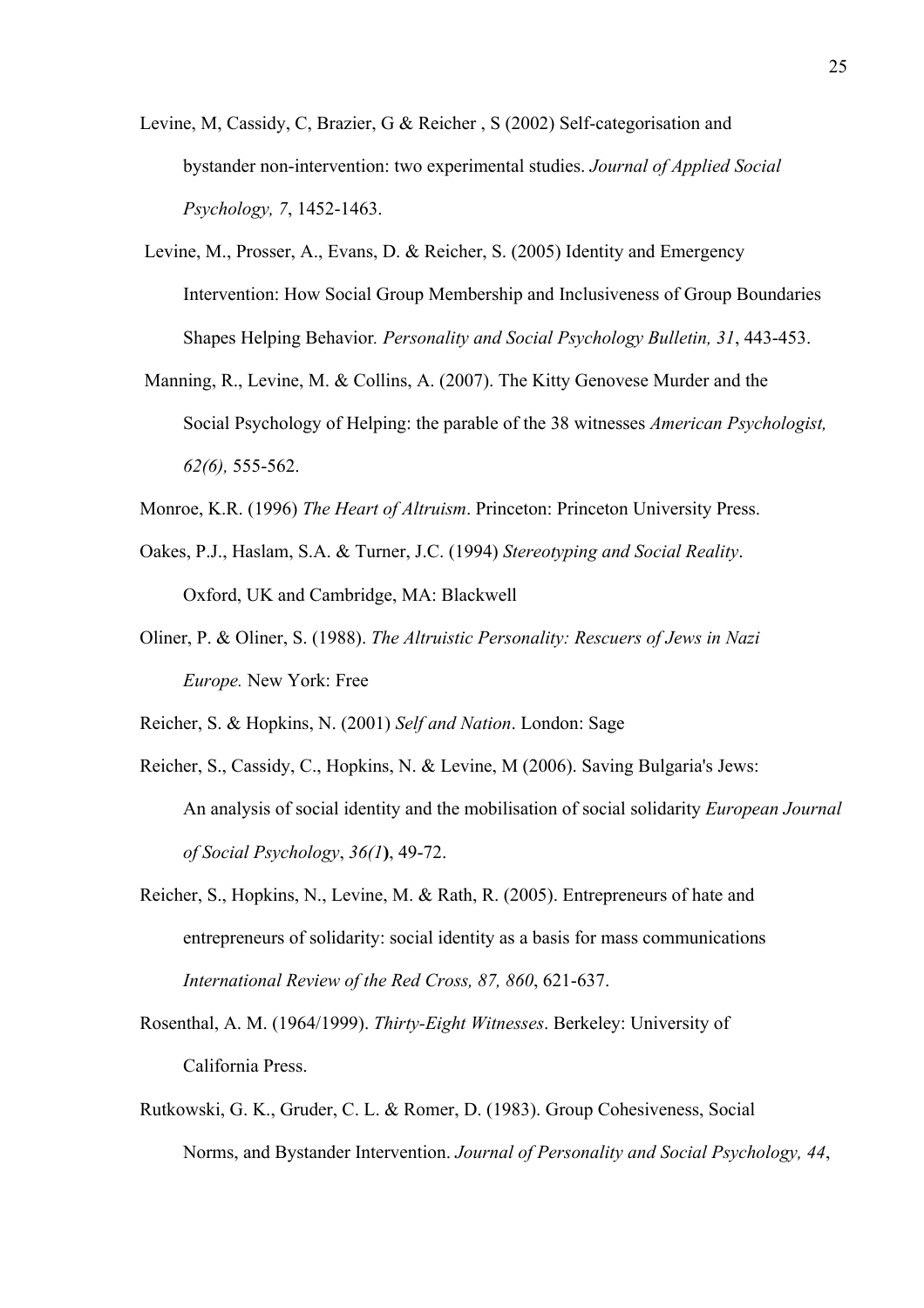- Saucier, D. A., Miller, C. T. &, Doucet, N. (2005) Differences in helping Whites and Blacks: A Meta-Analysis. *Personality and Social Psychology Review*, 9: 2-16.s
- Schwartz, S.H. and Gottlieb, A. (1976). Bystanders reaction to violent theft: A crime in Jerusalem. *Journal of Personality and Social Psychology, 36(6),* 1188-1199.
- Shotland ,R.L and Straw, M.K (1976) Bystander response to an assault: when a man attacks a woman. *Journal of Personality and Social Psychology, 34*, 990-999

Tajfel, H. (1978) *Differentiation Between Social Groups.* London: Academic Press

- Tajfel, H. (1982) *Social Identity and Intergroup Relations*. Cambridge: Cambridge University Press.
- Tajfel H, Billig M G, Bundy R P & Flament (1971) C. Social categorization and intergroup behaviour. *European Journal of Social Psychology, 1:*149-77

Todorov, T. (2001) *The Fragility of Goodness*. London: Weidenfeld & Nicolson

- Turner, J. C., Hogg, M. A., Oakes, P. J. Reicher, S. D. & Wetherell, M. C. (1987). *Rediscovering the social group: A self-categorization theory*. New York: Basil Blackwell.
- van Leeuwen, E. (2007). Restoring identity through outgroup helping: Beliefs about international aid following the December 2004 tsunami. *European Journal of Social Psychology*, *37(4),* 661-671.
- Zimbardo, P. G. (1969). The human choice: Individuation, reason, and order vs. deindividuation, impulse and chaos. In W. J. Arnold & D. Levine (Eds.), *Nebraska Symposium on Motivation* (Vol. 17, pp. 237-307). Lincoln, NE: University of Nebraska Press.